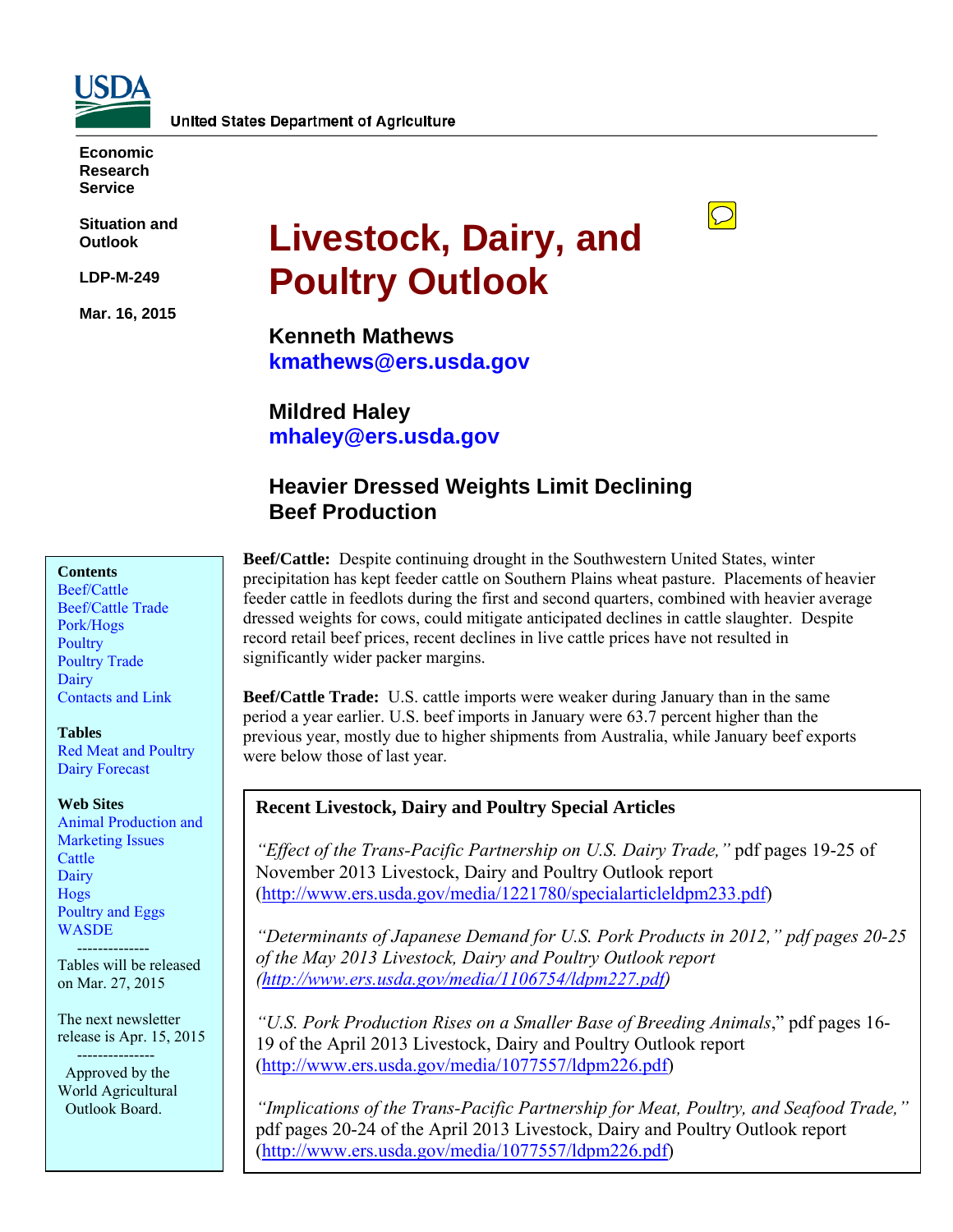**Pork/Hogs:** USDA increased first-quarter 2015 pork production slightly, to reflect larger than expected February hog slaughter and heavier average dressed weights. January pork exports were off sharply—21.4 percent—due in part to labor disputes at Pacific U.S. port facilities that limited shipments to Asia. Pork imports were up sharply, due in large part to the higher exchange rate value of the U.S dollar, which tends to lower foreign product prices. Retail pork prices are exhibiting stickiness even as wholesale pork prices decline.

**Poultry:** Broiler meat production for 2015 is estimated at 40 billion pounds, up 75 million from the previous estimate. Production increased by 5 percent in January due to an increase in the number of birds slaughtered and growth in average live weights. Turkey meat production for 2015 is forecast at 6.1 billion, up 6 percent from the previous year. With higher production, turkey cold storage holdings at the end of January rose to 280 million pounds. Table egg production continues to expand and production in January was 619 million dozen, up 1 percent from a year earlier.

**Poultry Trade:** Turkey and egg and egg product shipments in January were up from a year ago, while broiler shipments were down compared with a year earlier. Broiler shipments totaled 529.2 million pounds in January 2015, a decrease of 12.4 percent from a year earlier. Turkey shipments increased 2.4 percent from a year ago, totaling 51.9 million pounds, while egg and egg product exports totaled 33.7 million dozen in January 2015, a 26.0-percent increase from the previous January.

**Dairy:** Milk production for 2015 is forecast at 211.1 billion pounds, 2.5 percent higher than the 2014 level of 206.0 billion pounds, but 0.4 billion pounds less than forecast last month. The Class III milk price forecast is lowered to \$15.95-\$16.55 per hundredweight (cwt) due to lower whey prices, and the Class IV milk price forecast is raised to \$15.30-\$16.00 per cwt due to higher butter and nonfat dry milk prices. The all-milk price for 2015 is forecast at \$17.05-\$17.65 per cwt, a decrease from last month's forecast of \$17.40-\$18.10 per cwt.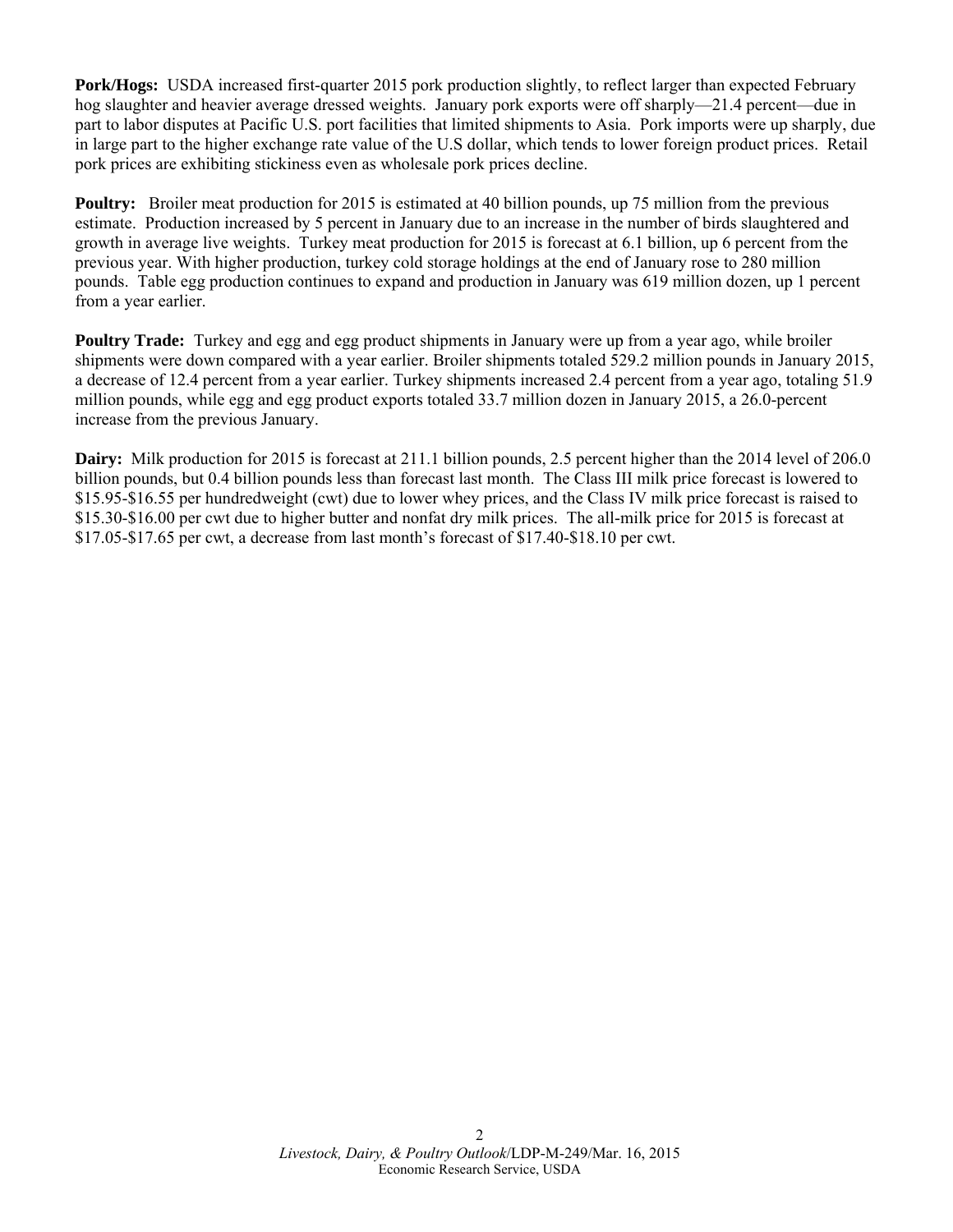## <span id="page-2-0"></span>*Heavier Dressed Weights Limit Declining Beef Production*

Drought conditions persist in the Southwestern United States, but Southern Plains wheat pasture has received sufficient moisture to remain in relatively good shape. As a result, wheat-pasture cattle will likely be able to remain on pasture until mid-March before heading to feedlots. This could lead to second-quarter 2015 net placements in feedlots of 1,000-plus head, slightly higher year over year but not enough higher to push first-half placements higher year over year. However, despite expected year-over-year lower total first-half net placements in 1,000-plus head feedlots, second-half 2015 beef production is forecast to be near 2014 production for the same period because of longer feeding times for steers and heifers, heavier dressed weights for all cattle, and more steers and dairy cows in the slaughter mix.

#### *Further Signs of Cow-Herd Rebuilding*

USDA National Agricultural Statistics Service's Livestock Slaughter report, released February 19, 2015, reported federally inspected (FI) slaughter that consisted of fewer heifers slaughtered in January (649,300 head) compared with January 2014 (751,500 head). This represents 35 percent of total FI steer and heifer slaughter of 1,858,000 head in January 2015 and 37 percent of 2,051,000 head in January 2014. The reduction of heifer slaughter in the steer and heifer mix is likely a result of producers retaining some extra heifers for breeding purposes. Thus far in 2015, commercial cow slaughter appears to be largely of dairy cows, which—due to their larger size— has resulted in higher average dressed weights. However, commercial beef cow slaughter was down by 24 percent, leaving total January commercial cow slaughter down by 11 percent year over year, but indicative of efforts to rebuild the beef-cow herd. January 2015 monthly commercial dairy cow slaughter was up 2 percent year over year. Weekly FI cow slaughter indicates a continuing pattern of relatively high dairy cow slaughter, with average dressed weights for all cows reaching a weekly record high of 663 lbs per carcass.

Incorporating the removal of cows and bulls on feed back to February 2013, the February 20, 2015, Cattle on Feed reported cattle on feed in lots of 1,000-plus head were up in January 2015 compared with January 2014. January marketings were the lowest since the series began in 1996. First- and second-quarter 2015 marketings are expected to pick up from January levels due to anticipated numbers of heavy cattle coming off of winter wheat pastures in the short term. Weekly average 750-800-lb feeder steer prices declined through the last week in February 2015 but were still up from the same time in 2014 (see figure).

The combination of heavier dressed weights of cows due to more dairy cows in the slaughter mix and heavier weights for cattle on feed may not be enough to increase first-half 2015 beef production to higher year-over-year levels, but first-half beef production could be close to first-half 2014 levels. Heavier placement weights this past fall and winter might imply more beef production during the first half of 2015, but the decline of second-half cow slaughter and moderating carcass weights are expected to result in lower second-half beef production.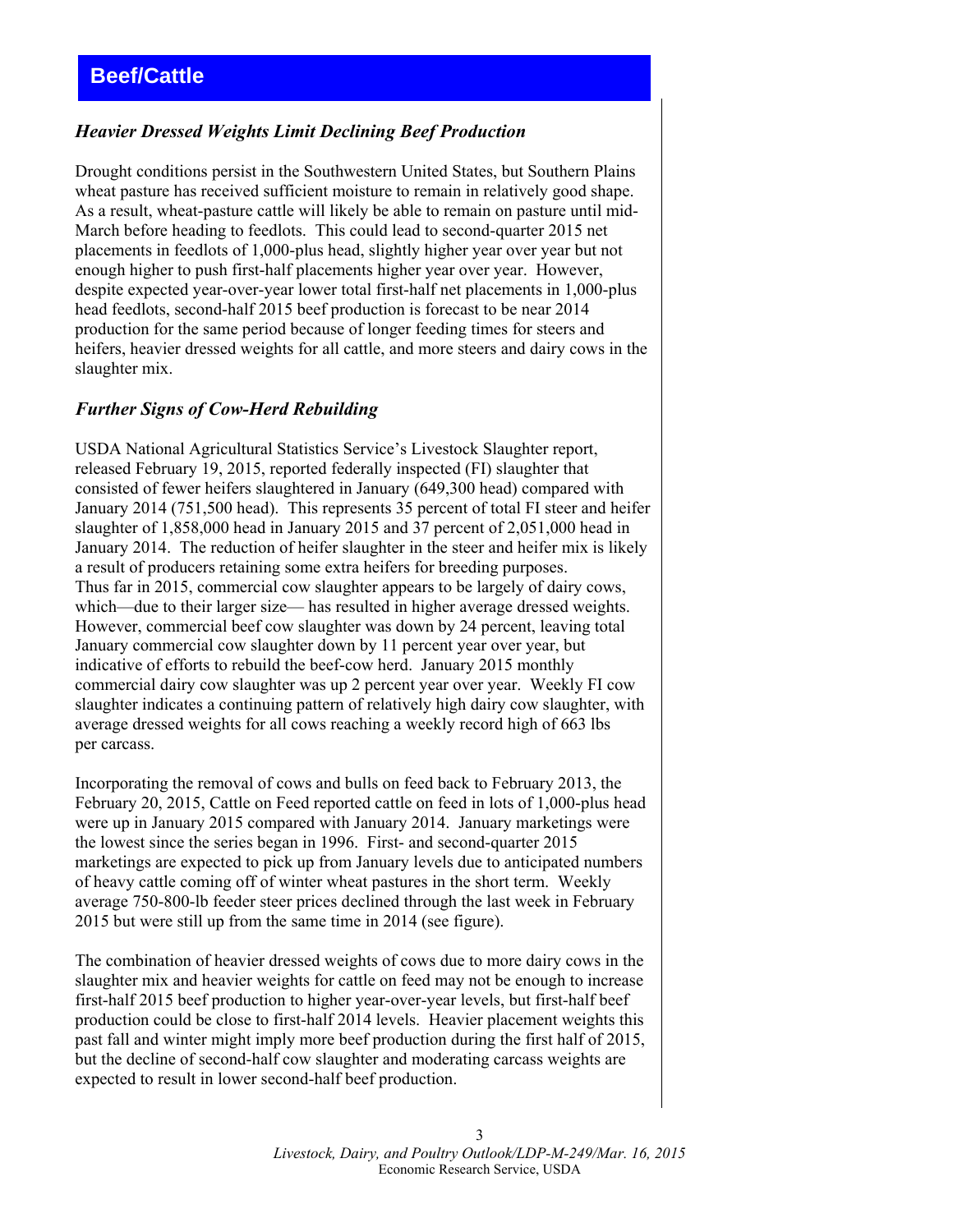

## *Fed Slaughter Reduced Despite Record Retail Beef Prices*

The undertone in the wholesale beef market remains soft but should not be confused with poor demand. From a historical perspective, total meat consumption tends to languish during the winter quarter but is followed by a period of increased consumption as the spring grilling season approaches. At least in the short term, packers continue to operate in the red as buyers at the wholesale level remain reluctant to significantly increase beef purchases. While wholesale beef cutout values did rally noticeably in late February as a result of reduced steer and heifer slaughter, prices have not been high enough for packers to experience a sustained period of positive margins, even though certain components of the cutout—such as 90 percent lean beef—remain at historical record levels. Retail beef prices rose to record highs in January, with January 2015 Choice retail beef at \$6.33/lb—up almost a dollar from this time last year—and All Fresh retail beef at \$6.00/lb, up over a dollar from January 2014.

In comparison with competing markets, the spread between beef and pork and beef and chicken remains wide, and this could leave beef at a disadvantage in seasonal consumer purchasing patterns and the mix of retail features on a weekly basis. The popularity of ground beef remains intact despite ground beef prices above 2014 levels. Lean processing beef prices subsided in February but remained well above the 5-year average. Imports of lean processing beef from Australia and New Zealand remain robust and are alleviating some of the upward momentum in the spot lean-processing meat markets. Nonetheless, beef prices are not expected to undergo the large decline anticipated in the pork and poultry markets this year.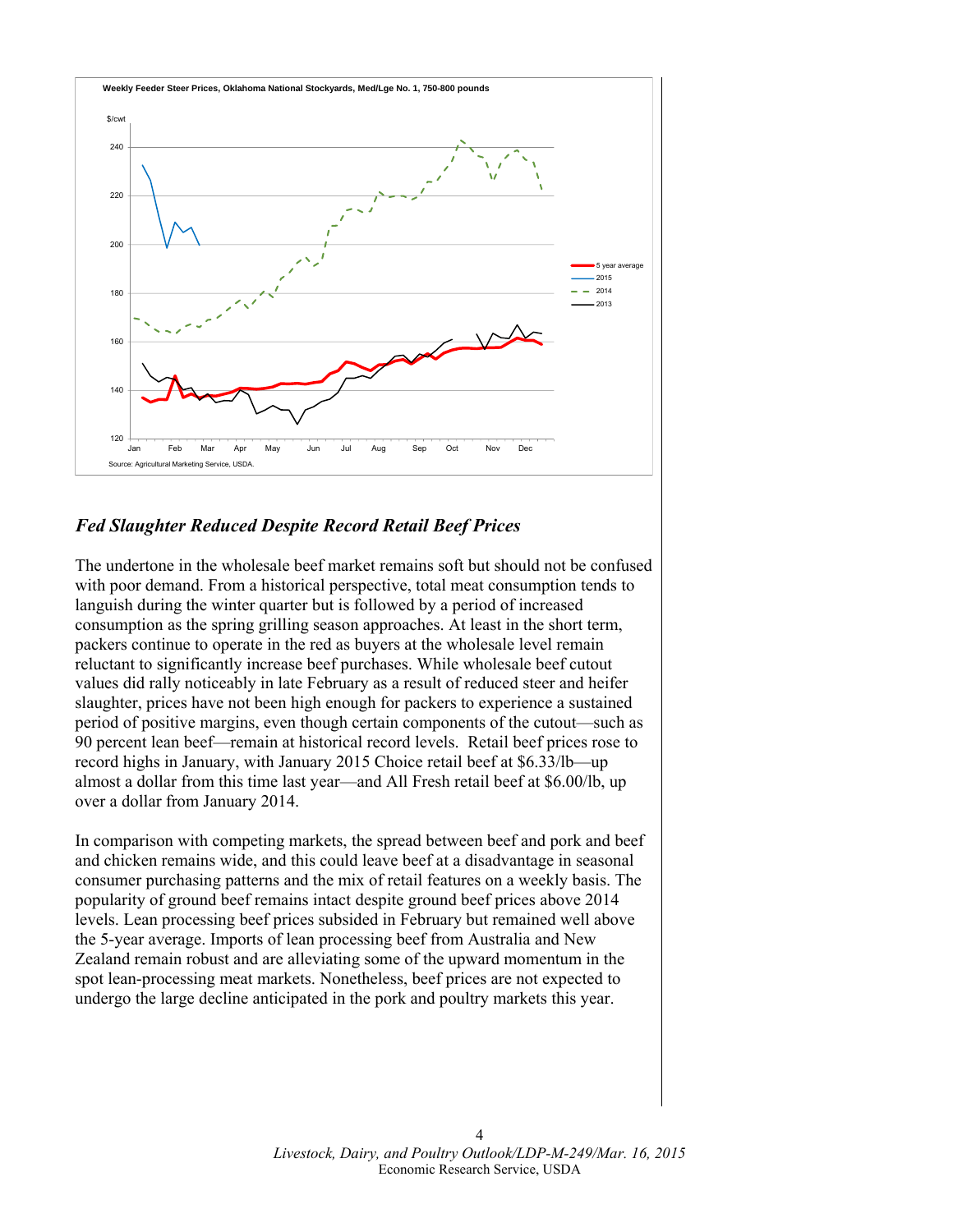## <span id="page-4-0"></span>*Cattle Imports Down To Begin 2015*

January cattle imports fell 13.9 percent compared with a year earlier. Imports from Mexico were 2.7 percent lower than last January, and imports of Canadian cattle were also down at 25.9 percent below a year earlier. Imports of cattle between 400 and 700 pounds were 17.7 percent higher in January, due primarily to gains in Mexico. The overall decline in cattle imports in January resulted from reduced imports of cattle over 700 pounds from Canada, which were 30.3 percent less than in January 2014.The forecast for U.S. cattle imports in 2015 is unchanged from February and is expected to total 2.300 million head, as demand for imported cattle is expected to remain strong through next year due to tight U.S. cattle inventories.

#### *Beef Imports Rise in January*

U.S. beef imports were up notably in January at 63.7 percent compared with a year earlier. Imports rose by the greatest volume from Australia (+123.7 percent), Nicaragua (+99.6 percent), and New Zealand (+38.2 percent). Demand for imported processing beef expanded rapidly in 2014 due to lower domestic supplies of lean beef. The majority (57.9 percent) of the total increase in beef shipments in January came from Australia, with U.S. imports totaling 120.9 million pounds in January. A strong U.S. dollar and relatively cheaper prices of imported products have encouraged U.S. imports of beef, which totaled 2.947 billion pounds in 2014. Imports in 2015 are forecast at 2.860 billion pounds.

At 162.7 million pounds, U.S. beef exports in January fell 19.3 percent compared with a year earlier. Despite a significant increase in U.S. beef prices, export volumes to a number of markets had risen in 2014, but January 2015 exports were down in all major markets. Exports were down to Hong Kong (-32.6 percent), Mexico (-10.7 percent), and South Korea (-28.3 percent). Japan remains the largest market for U.S. beef, but shipments were down 15.4 percent for the year. Exports to Canada also declined in January (-23.6 percent) as the combination of higher U.S. prices and a weaker Canadian dollar took a toll on Canadian demand for U.S. beef. Exports are forecast to fall in 2015 to 2.400 billion pounds due to lower expected U.S. beef production and a strong dollar.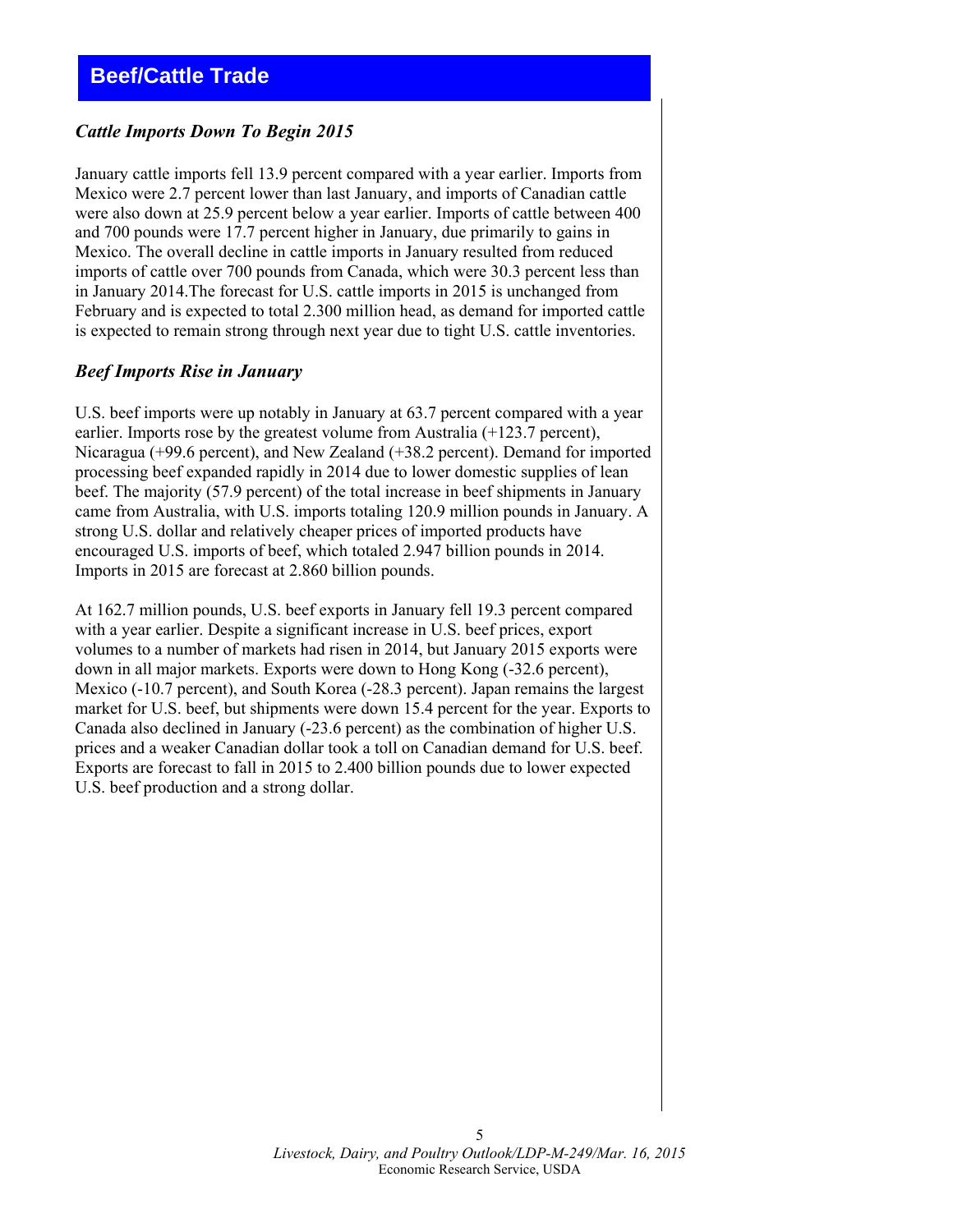# <span id="page-5-0"></span>**Pork/Hogs**

## *More and Heavier Hogs in the First Quarter*

USDA raised first-quarter U.S. commercial pork production by 30 million pounds, as hog slaughter and average dressed weights in February were both higher than earlier anticipated. Estimated federally inspected hog slaughter in February—9 million head—was more than 4 percent above a year ago, while average dressed weights will likely finish the quarter more than 2 pounds heavier than animals slaughtered a year ago. First-quarter commercial pork production is expected to be 6.2 billion pounds, almost 7 percent greater than a year ago. Prices for live equivalent 51-52 percent lean hogs will likely continue to reflect expectations for continued rebound from the effects of Porcine Epidemic Diarrhea (PEDv) last year, that is, from larger supplies of hogs. Hog prices are expected to average \$49-\$50 per cwt, about 28 percent below first-quarter prices a year ago.

USDA will release the *Quarterly Hogs and Pigs* report on March 27. The inventory and hog production information in the report will aid efforts to discern the extent of hog industry's rebound from PEDv.

#### *January Exports Sharply Lower*

January U.S. pork exports were 348 million pounds, a volume more than 21 percent below a year ago. With the exception of South Korea, shipments of U.S. pork to all major foreign destinations were lower than a year ago. Most of the decline was clearly centered in Asia, to which exports have been hampered recently by labor disputes at U.S Pacific ports. The dispute has reportedly been resolved, but freight backlogs are likely to hamper resumption of smooth export flows well into the first quarter.

#### *For the Third Consecutive Month, Exports to Mexico Lower*

While labor problems at U.S. West Coast ports likely contributed to declines in January exports to Asia, shipments to Mexico—not much affected by Pacific port labor disputes—were marginally lower than a year ago. Last year, Mexico was the largest foreign market for U.S. pork, in terms of volume. Lower shipments to Mexico in January could be attributed in part to the high exchange rate of the U.S. dollar; as the value of the U.S. dollar increases, more pesos are necessary for buying U.S products, leading to lower demand. The figure below shows the recent history of this key exchange rate, which affects buying decisions of a country that is an important source of growth for U.S. pork exports.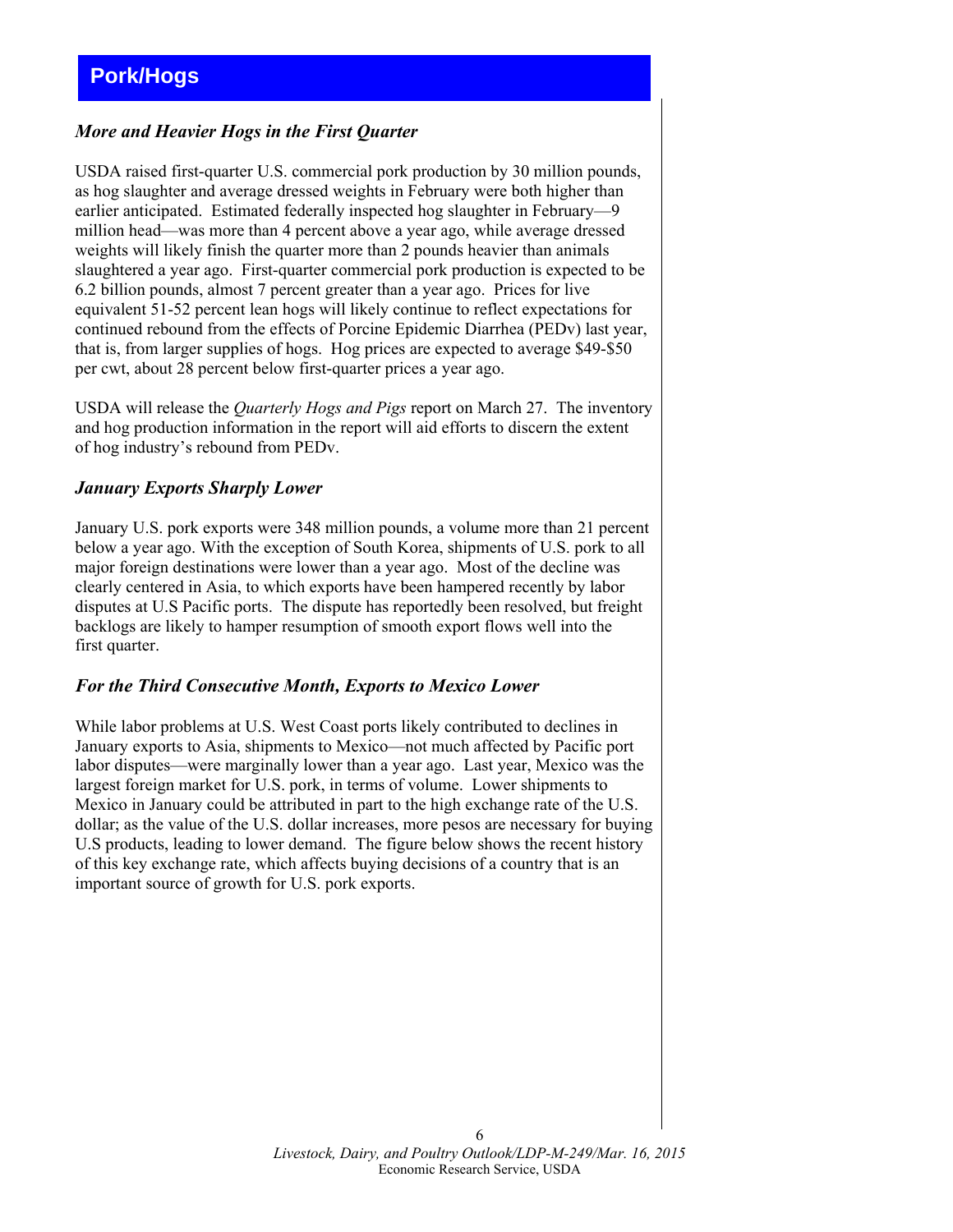

USDA lowered its first-quarter 2015 pork export forecast to 1.1 billion pounds to reflect logistical issues that will likely encumber shipments to Asia, in particular, well into the first quarter. Total U.S. exports in 2015 are expected to be 4.75 billion pounds, about 2 percent below a year ago. The table below summarizes U.S. exports to major foreign markets in January for the past 2 years.

## *Pork Imports Surge*

While a high-valued U.S. dollar makes U.S pork relatively more expensive in foreign markets, the flip-side is also true: a high-valued dollar makes foreign goods relatively cheaper for U.S. importers. This idea was reflected in January pork import numbers, which, at 92 million pounds, were 32 percent above imports a year earlier. The five largest foreign pork suppliers to the U.S. in January of the past 2 years are summarized on the final page of this section.

USDA revised its pork import forecasts for 2015 to reflect expected impacts of U.S. dollar exchange rates on U.S. demand for foreign pork products. The United States is expected to import 265 million pounds of pork in the first quarter of 2015, a volume 25 percent larger than a year ago. Total pork imports are expected to be 1 billion pounds, slightly below imported volumes in 2014.

## *Lower Pork Prices Slow To Arrive at Retail Level*

Increases in first-quarter U.S. pork production, slower exports, and larger pork imports have all likely played a role in year-over-year lower U.S. pork wholesale prices thus far in 2015. Since the beginning of the year, the USDA Estimated Pork Carcass Cutout has fallen almost 17 percent. The January retail composite pork price was \$3.989 per pound, down marginally from December (\$3.991 per pound), but still more than 6 percent higher than a year ago. The pork composite retail price is expected to average in the mid-\$3.80s for 2015 as retailers endeavor to hold on to strong pork margins that developed last year when beef prices skyrocketed and expectations for lower retail pork supplies abounded as PEDv reduced pig numbers.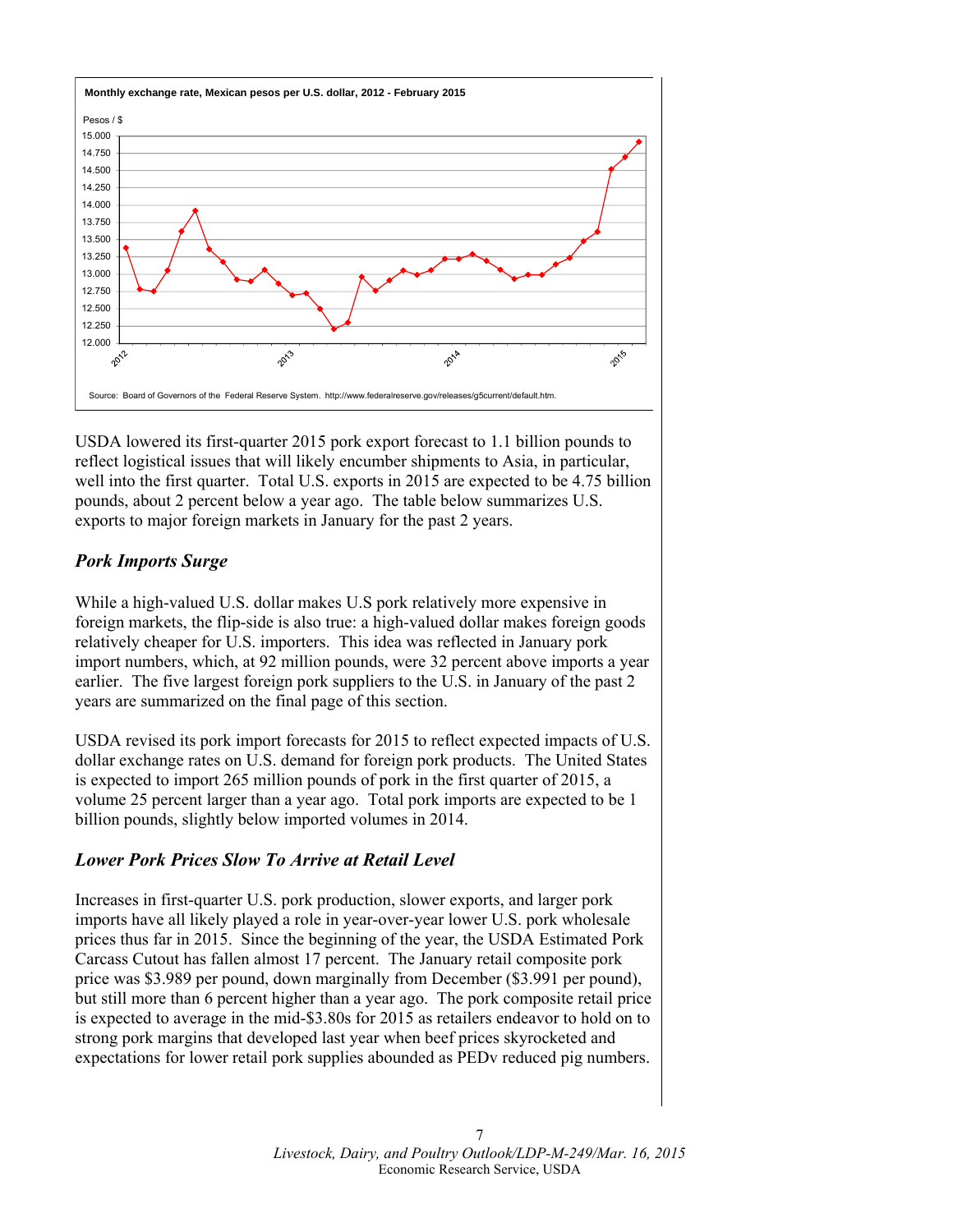#### **U.S. pork exports to 10 largest foreign destinations, January 2015 and 2014**

|    | Country            | 2015          | 2014          | Percent change |
|----|--------------------|---------------|---------------|----------------|
|    |                    | (million lbs) | (million lbs) | %              |
|    | World              | 348           | 442           | $-21$          |
| 1  | Mexico             | 123.8         | 124.3         | $-0.4$         |
| 2  | Japan              | 85            | 114           | $-25$          |
| 3  | S. Korea           | 44            | 34            | 29             |
| 4  | Canada             | 40            | 43            | -7             |
| 5  | China\Hong Kong    | 12            | 54            | $-78$          |
| 6  | Colombia           | 9             | 14            | $-36$          |
| 7  | Australia          | 8             | 20            | $-61$          |
| 8  | Dominican Republic | 4             | 3             | 24             |
| 9  | Honduras           | 3             | 4             | $-12$          |
| 10 | Philippines        | 3             | 5             | $-34$          |

Source: USDA\ERS. http://w w w .ers.usda.gov/data-products/livestock-meat-international-trade-data.aspx.

#### **U.S. pork imports from 5 largest foreign suppliers, January 2015 and 2014**

|   | Country | 2015          | 2014          | Percent change |
|---|---------|---------------|---------------|----------------|
|   |         | (million lbs) | (million lbs) | %              |
|   |         |               |               |                |
|   | World   | 92            | 70            | 32             |
|   |         |               |               |                |
| 1 | Canada  | 73            | 54            | 34.8           |
| 2 | Poland  | 6             | 3             | 120.3          |
| 3 | Denmark | 5             | 6             | $-12.7$        |
| 4 | Mexico  | 2             | 2             | $-5.8$         |
| 5 | Italy   | 1             | 1             | 14.6           |

Source: USDA\ERS. http://w w w .ers.usda.gov/data-products/livestock-meat-international-trade-data.aspx.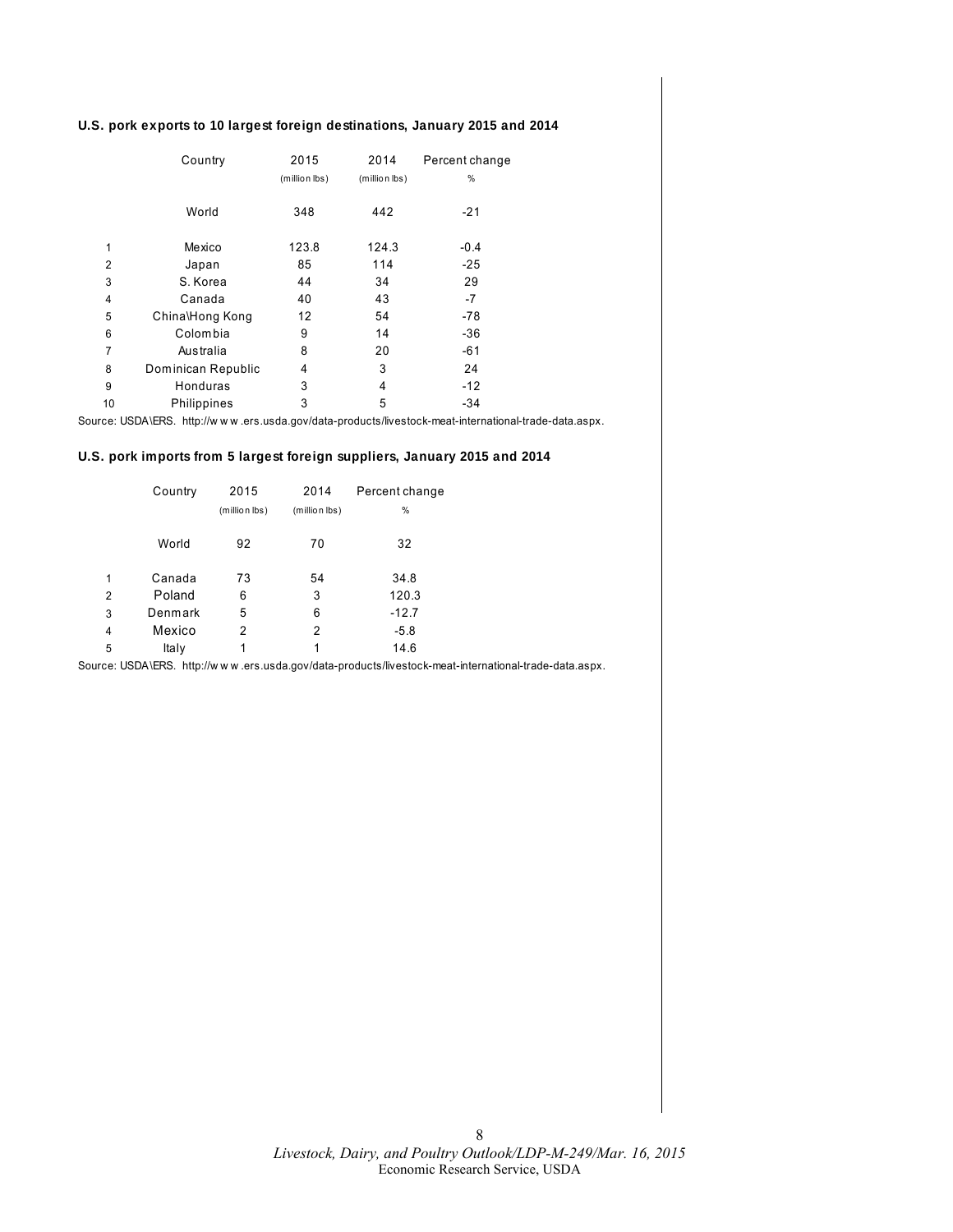# <span id="page-8-0"></span>**Poultry**

## *Broiler Production Estimate for 2015 Revised Upward, January Production Rises*

The estimate for broiler meat production in 2015 was increased to 40 billion pounds, up 75 million pounds from the previous estimate. With this change, broiler meat production in 2015 would be 4 percent higher than in 2014. The increase from the earlier estimate is expected to come from both a greater number of birds slaughtered and higher average weights. The growth in the number of eggs in incubators and the number of chicks placed for growout has been relatively steady at between 2.5 and 2.8 percent larger than the previous year, with higher weights accounting for the remainder of the increase. Broiler integrators are expected to expand production in 2015, primarily due to relatively low feed costs and an improving domestic economy.

Broiler meat production for January 2015 totaled 3.3 billion pounds, an increase of 5 percent from the previous year. The increase was the result of a both a higher number of birds slaughtered and a higher average live weight for those birds. The number of birds slaughtered totaled 725 million, 3 percent higher than in January 2014, but 1 percent lower than in January 2013. Production in January was also boosted by a 2-percent increase in the average live weight to 6.12 pounds: increasing live weights have been a continuing source of growth in broiler meat production, averaging higher on a year-over-year basis for the last 30 months.

In the *NASS Poultry Slaughter Summary* there were some revisions to broiler meat production and slaughter numbers for 2013 and 2014. The meat production revisions for 2013 and 2014 were very minor, adding only several million pounds to previous annual totals.

The *NASS Broiler Hatchery Report* of broiler eggs being placed in incubators and chicks going to growout farms points toward continued increases in birds available for slaughter. Over the last 5 weeks (February 6 to March 6), the number of eggs placed in incubators has averaged 207 million, 3 percent above the same period last year. During the same 5-week period, chicks being placed for growout (an average of 169 million per week) showed about the same level of increase from the previous year, up 3 percent. These chicks are expected to reach slaughter weights in the first half of second-quarter 2015 (April to early-May) based on an average 7- to 8-week growout period.

The *NASS Annual Cold Storage Report* contained some small adjustments to ending stocks throughout 2014. However, the only quarterly ending stocks figure that changed was for the second quarter of 2014, which increased to 564 million pounds, the same total as the ending stocks for first-quarter 2014. With higher production the ending stocks estimate for 2015 is 700 million pounds, slightly higher than for 2014.

#### *Broiler Stocks 4 Percent Higher in January*

Stocks of broiler products at the end of January 2015 totaled 687 million pounds, 4 percent above the previous year. Changes in the cold storage holdings of broiler products were mixed compared with the previous year. Stocks of whole birds, leg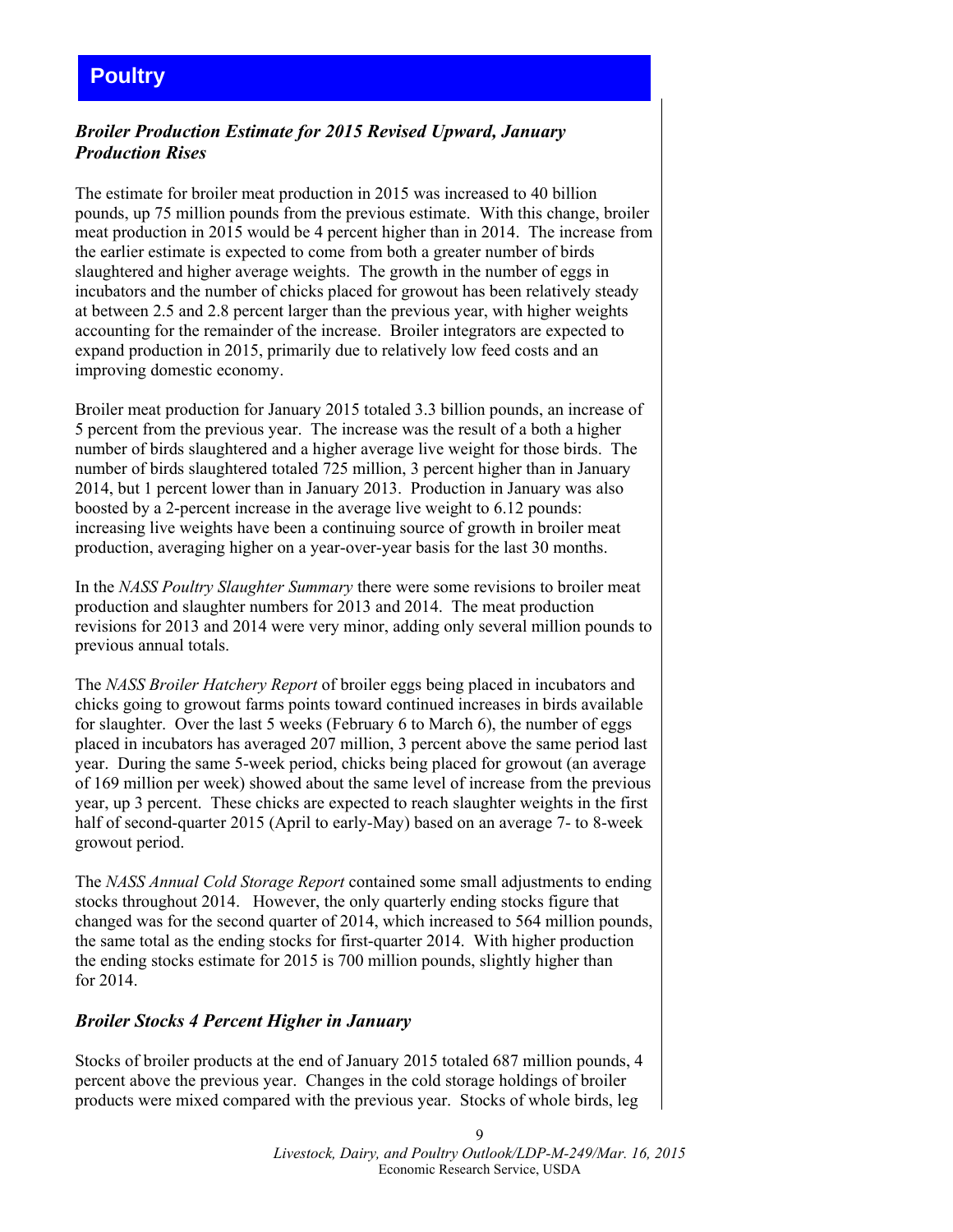quarters, and wings were lower, but these declines were more than offset by strong increases for breast meat, legs, and thigh meat. Stocks of breast meat totaled 156 million pounds, over 37 percent higher than the previous year. Stocks of legs were 16 million pounds, but this is an increase of 80 percent from the previous year. Thighs and thigh-meat cold storage holdings both rose by 13 percent from the previous year. Even with increases expected in broiler meat production, stocks are expected to decline from their January levels to 675 million pounds by the end of first-quarter 2015. This is 20 percent higher than in first-quarter 2014, and cold storage holdings in 2015 are expected to remain above their 2014 levels throughout the year.

With higher broiler meat production expected throughout 2015 compared with 2014 plus higher stock levels, wholesale prices for most broiler products are expected to face downward price pressure. The impact of these factors on prices could vary considerably depending on the parts, and prices will also be impacted by price changes for other meats and any weakness in the export market. Although cold storage holdings at the end of January were down significantly from the previous year, in February, the national whole broiler price was \$0.93 per pound, fractionally higher than a year earlier but down 7 cents a pound from January 2015. With the exception of breast meat, prices for most other broiler products also moved lower. Prices for boneless/skinless breast meat in February in the Northeast market averaged \$1.40 per pound, 14 percent higher than in the previous year. Prices for rib-on breasts averaged \$1.18 in February, 11 percent higher. Prices were lower for almost all other products. The average price for boneless/skinless thigh meat was \$0.99 per pound, down 20 percent since February 2014. With an export market hit by trade bans and a strong dollar, price for leg quarters declined to \$0.37 per pound, 13 percent lower than a year earlier.

#### *Turkey Production Forecast To Increase*

Turkey meat production for 2015 is expected to total 6.1 billion pounds in 2015, 6 percent higher than in 2014. Production is expected to be sharply higher during the first half and then slightly less in the second half. The 2015 increase is expected in response to lower feed costs, relatively strong prices for beef and broilers, and improving domestic economic conditions.

Turkey meat production in January 2015 totaled 492 million pounds, up 8 percent from the previous year. This is the fifth consecutive month that turkey meat production has been higher on a year-over-year basis. In all of these months, the increase was primarily due to more turkeys slaughtered per day than in the previous year. However, in each month there were also small increases in the average live weight of these birds. In January, the increase in production was the result of both a higher number of turkeys slaughtered (up 7 percent) and an increase in the average weight of the turkeys at slaughter to 31.5 pounds (up 1 percent). With continued increases in the number of poults placed for growout (up on a year-over-year basis for the last 11 months), the number of turkeys slaughtered is expected to be higher throughout 2015. Average turkey live weights, however, are expected to show only small gains.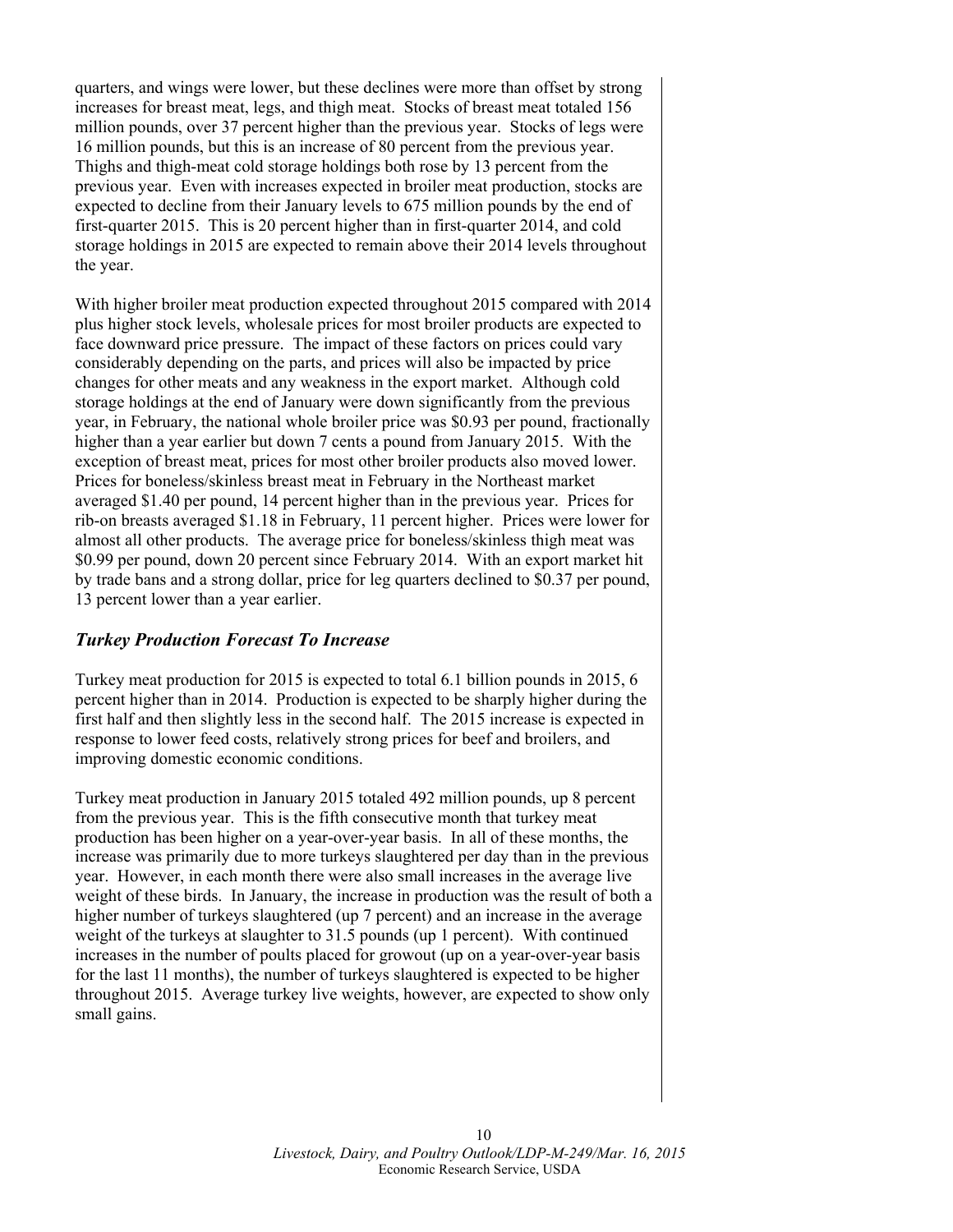## *Turkey Stocks 24 Percent Lower*

The turkey stocks estimate for the end of January 2015 was 280 million pounds, only 1 percent higher than at the same period the previous year. The increase in cold storage holdings stems from higher holdings for whole turkey and assorted turkey parts in the "other" and unclassified groups. These increases more than offset a large decline in stocks of breast meat of 32 percent and a 4-percent decline in stocks of mechanically deboned meat (MDM). At the end of January, stocks of whole birds were estimated at 116 million pounds, with stocks of whole hens and whole toms both higher than the previous year.

With turkey meat production expected higher in 2015, stocks of whole turkeys and turkey products are expected to increase seasonally during 2015 and remain above their 2014 levels. The higher stock levels, along with smaller exports, are expected to place downward pressure on prices.

The increase in whole turkey stocks has yet to place significant downward pressure on whole bird prices. In February, prices for frozen whole hens averaged \$0.99 per pound, down less than 1 percent from the previous year. Prices for frozen whole hens had been higher on a year-over-year basis throughout 2014. Prices for fresh whole birds have increased compared with the previous year. February prices for whole hens and toms were both up slightly from the previous year. Weekly prices for most turkey parts have moved lower over the last month, with some exceptions: prices for turkey breasts, boneless/skinless breasts, and V-type wings were still well above their year-earlier levels. On the other hand, prices for drumsticks, thighs, and mechanically separated meat were all significantly lower than a year earlier. With higher turkey meat production expected during 2015, prices for most turkey parts are expected to continue to move downward compared with the previous year.

#### *Table Egg Production Higher in January*

Table egg production in January was 619 million dozen, up 1 percent from the previous year. Table egg production has been expanding in the last several years, and it has been higher on a year-over-year basis in every month since April 2011. The number of birds in the table egg flock in January was 306 million, also 1 percent higher than the previous year. The size of the table egg flock is expected to continue slightly higher than the previous year for most of 2015, with a resulting increase in table egg production to 7.32 billion dozen. Table egg production is forecast at 1.8 billion dozen in first-quarter 2015, 2 percent higher than the previous year. The *NASS Annual Chicken and Egg Report* contained upward revisions to table egg production in 2012, 2013, and 2014. The revisions in 2014 increased each of the quarterly totals and added an additional 95 million dozen to the annual total, bringing it to 7.3 billion dozen.

While table egg production continued its long-term upswing in January, hatching egg production expanded after being only fractionally higher in 2014. Total hatching egg production was 1.1 billion dozen in 2014, divided into 990 million dozen meat-type hatching eggs (up 1 percent) and 79 million dozen egg-type hatching eggs (down 5 percent). Hatching egg production in January was 93 million dozen, a 3-percent increase from the previous year. The gain in production came from a higher number on hens in the hatchery egg flocks and an increase in the average rate of lay per 100 birds. The number of meat-type hens in the hatchery

> 11 *Livestock, Dairy, and Poultry Outlook/LDP-M-249/Mar. 16, 2015*  Economic Research Service, USDA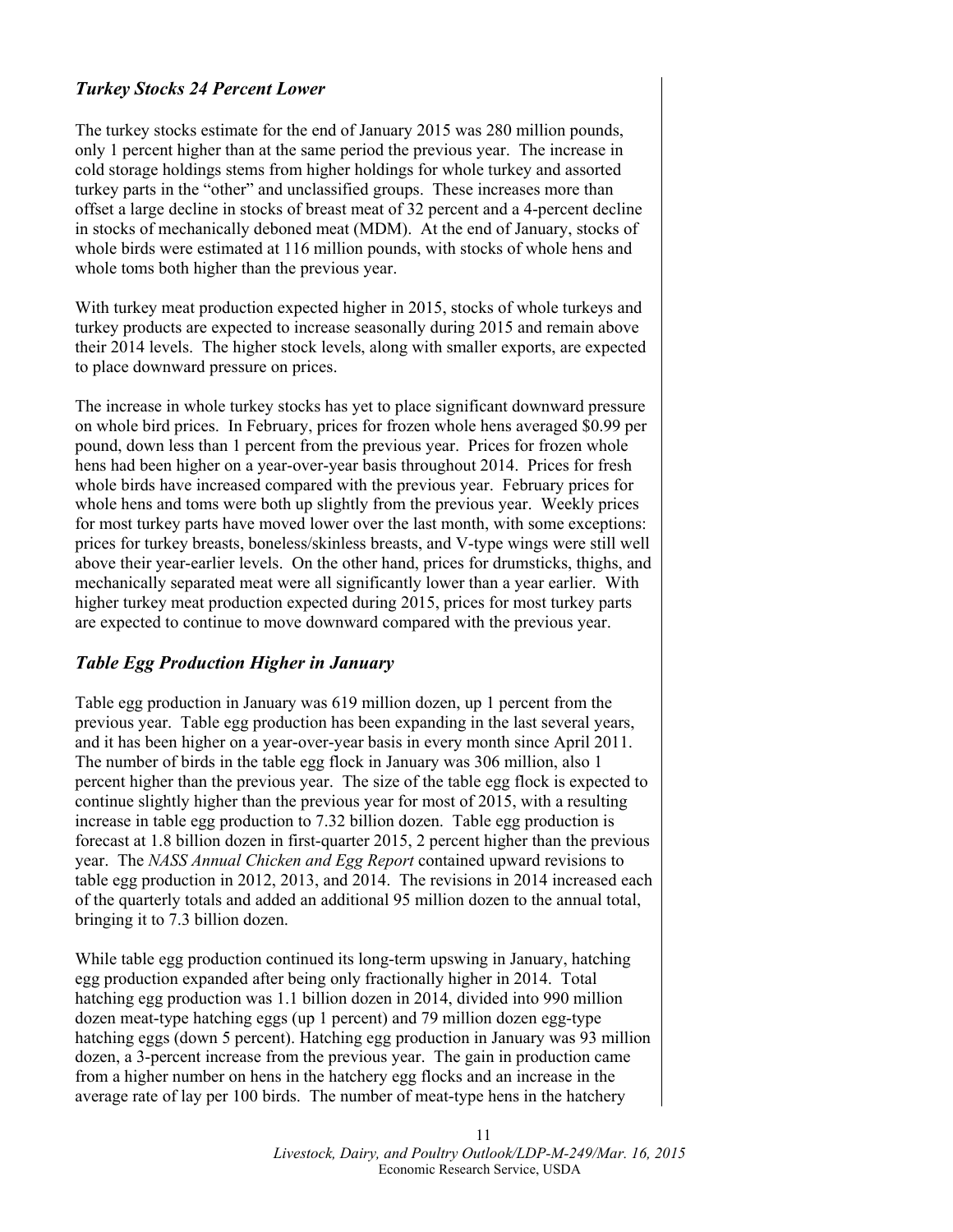egg flock rose to 53.8 million during January, an increase of 2 percent from the previous year. Hatching egg production during 2015 is expected to be up 4 percent to 1.11 billion dozen eggs as the broiler industry expands production and strong table egg prices increase the demand for egg-type pullets. As with table eggs, the *NASS Annual Chicken and Egg Report* contained some revisions to hatching egg production in 2013 and 2014, but the revisions were all relatively minor.

Wholesale table egg prices have been strong in January and February, averaging approximately \$1.26 and \$1.45 per dozen, respectively, for Grade A large eggs in the New York market. With an early Easter (April 5), table egg prices are expected to remain strong through first-quarter 2015 and then decline seasonally and average considerably lower in the second and third quarters. The price forecast for firstquarter 2015 is \$1.41 to \$1.44 per dozen, about the same as a year earlier. The forecasts for both the second and third quarters are \$1.18 to \$1.24 and \$1.12 to \$1.22 per dozen, respectively. With an expected expansion in table egg production, egg prices for 2015 are expected to average \$1.26 to \$1.34 per dozen, down from \$1.42 in 2014.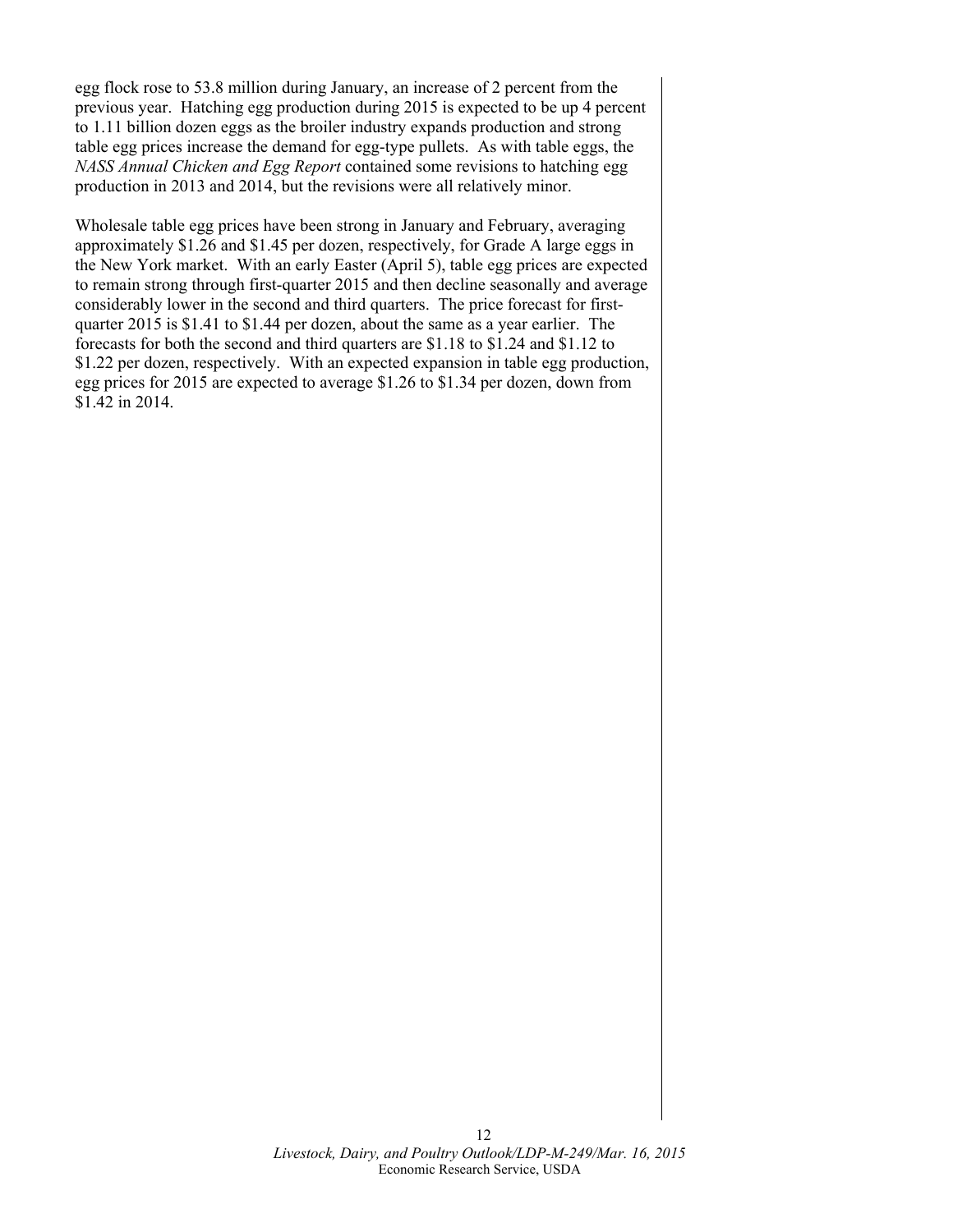# <span id="page-12-0"></span>**Poultry Trade**

#### *U.S. Broiler Shipments Down in January*

Broiler shipments in January 2015 decreased 12.4 percent from a year earlier, totaling 529.2 million pounds. Top export partners in January included Mexico, Georgia, Canada, Cuba, and Vietnam, with Mexico leading with 122.9 million pounds shipped in January. The second highest U.S. export market was Georgia, with 32.4 million pounds shipped, followed by Canada with 28.4 million pounds. Cuba and Vietnam finished fourth and fifth, with exports totaling 27.6 and 25.7 million pounds, respectively.

In August, the Russian Government announced a 1-year ban on agricultural product imports from several countries, including the United States. While it is less of a destination than in prior years, Russia had been a large market for U.S. broiler exports in 2014. On a year-to-date basis through July 2014, 7.1 percent of U.S. broiler shipments had been sent to Russia. The loss of exports to Russia in January (from 46.1 million pounds in January 2014) was countered by continuing strength in a number of Asian, Former Soviet Union, Middle Eastern, and Sub-Saharan African markets.

In addition to the continuing effects of Russia's ban on exports, new bans by China and South Korea went into effect during January and contributed to the overall decline in broiler exports. The bans by China and South Korea were the result of reported HPAI outbreaks in the Pacific Northwest. While outbreaks of HPAI commonly lead to State or county bans, the bans placed by China and South Korea impact the entire United States. In 2014, China and South Korea combined represented 5.5 percent of total U.S. broiler shipments. While some exports did go through in early January, the ban resulted in 25.7 million fewer pounds shipped to the two countries as compared with January 2014. Some of the losses were countered by gains in other Asian markets, most notably to Vietnam and Singapore. Broiler exports in 2014 were 7.304 billion pounds, and USDA forecasts 7.100 billion pounds of broiler exports for 2015. The decline for 2015 reflects the bans in place by Russia, South Korea, and China, as well as the continuing strength of the U.S. dollar, which is expected to make it more difficult for the United States to compete with other exporters.



*Livestock, Dairy, and Poultry Outlook/LDP-M-249/Mar. 16, 2015*  Economic Research Service, USDA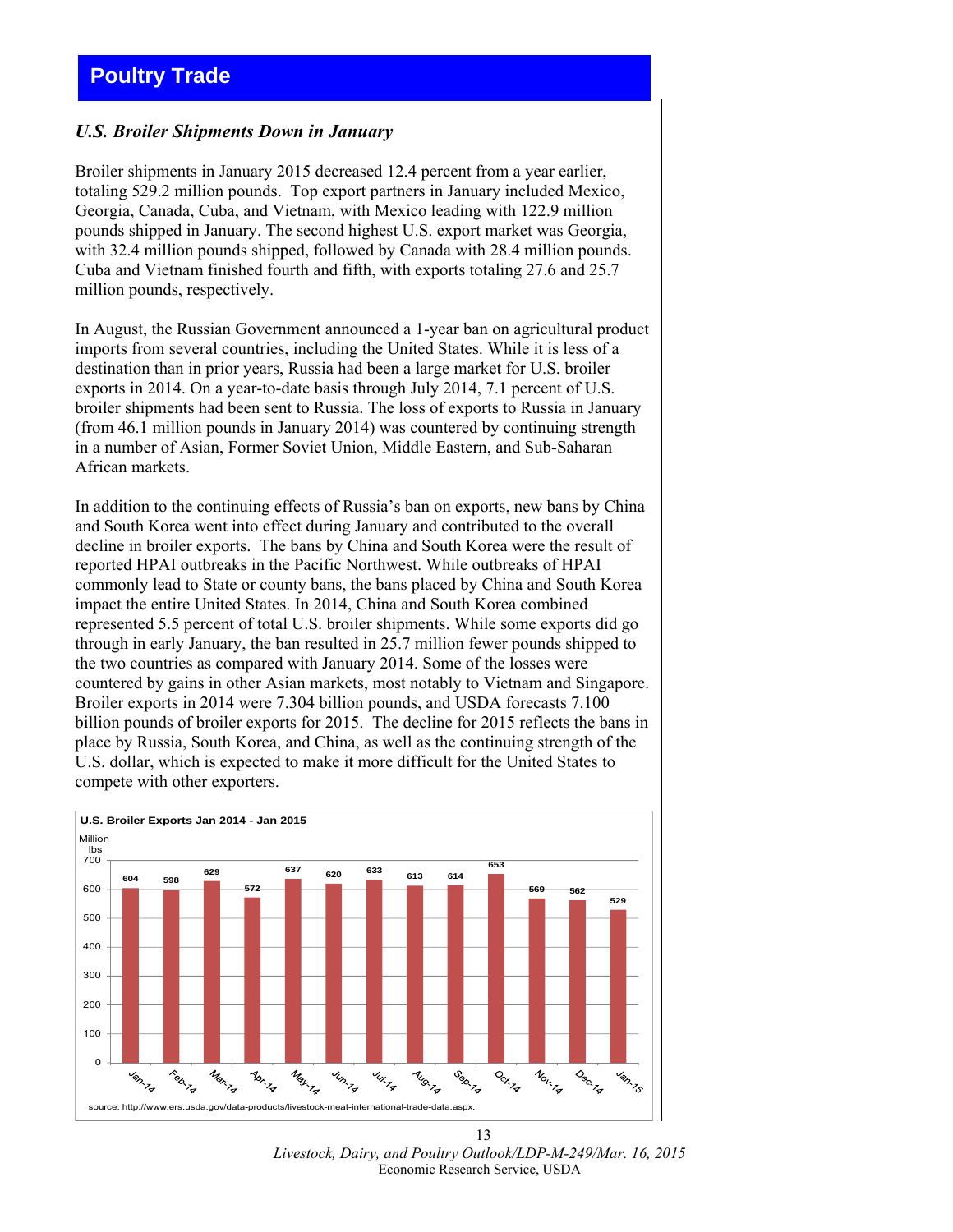#### *Turkey Exports Increase in January*

In January, turkey exports totaled 51.9 million pounds, 2.4 percent higher than the previous January. The increase in exports in January was mainly due to a 15.9-percent increase in exports to Mexico, the largest market for U.S. turkey exports. China's ban on poultry products resulted in a decline of 3.9 million pounds compared with a year earlier. China represented 7.6 percent of total U.S. turkey exports in 2014. South Korea's ban had a smaller impact on turkey exports as the country only represented 0.7 percent of 2014 exports.

Turkey exports in 2015 are expected to fall to 765 million pounds, a decline of 4.9 percent. Most of the decline is expected to occur in the first half of the year. The decline is due in part to restrictions placed on U.S. exports as of March 9 due to outbreaks of Avian Influenza in several poultry operations, but also as a result of the strength of the dollar against most currencies.

## *Egg Exports Up in January, Expected Higher in 2015*

Total egg exports (shell eggs and egg products) reached the shell egg equivalent of 33.7 million dozen in January, 26.0 percent higher than in the previous year. The gains were primarily due to a large increase in exports to Mexico. Shipments to Mexico were 91.9 percent higher in January compared with a year earlier. The gains to Mexico represent 95.2 percent of the total January increase. Egg exports in 2015 are now expected to total 420 million dozen, or just over 6 percent higher than in 2014. The increase is due to consistent growth in Canada and Mexico. As with other U.S. export products, the strength of the U.S. dollar is expected to slightly hamper growth.

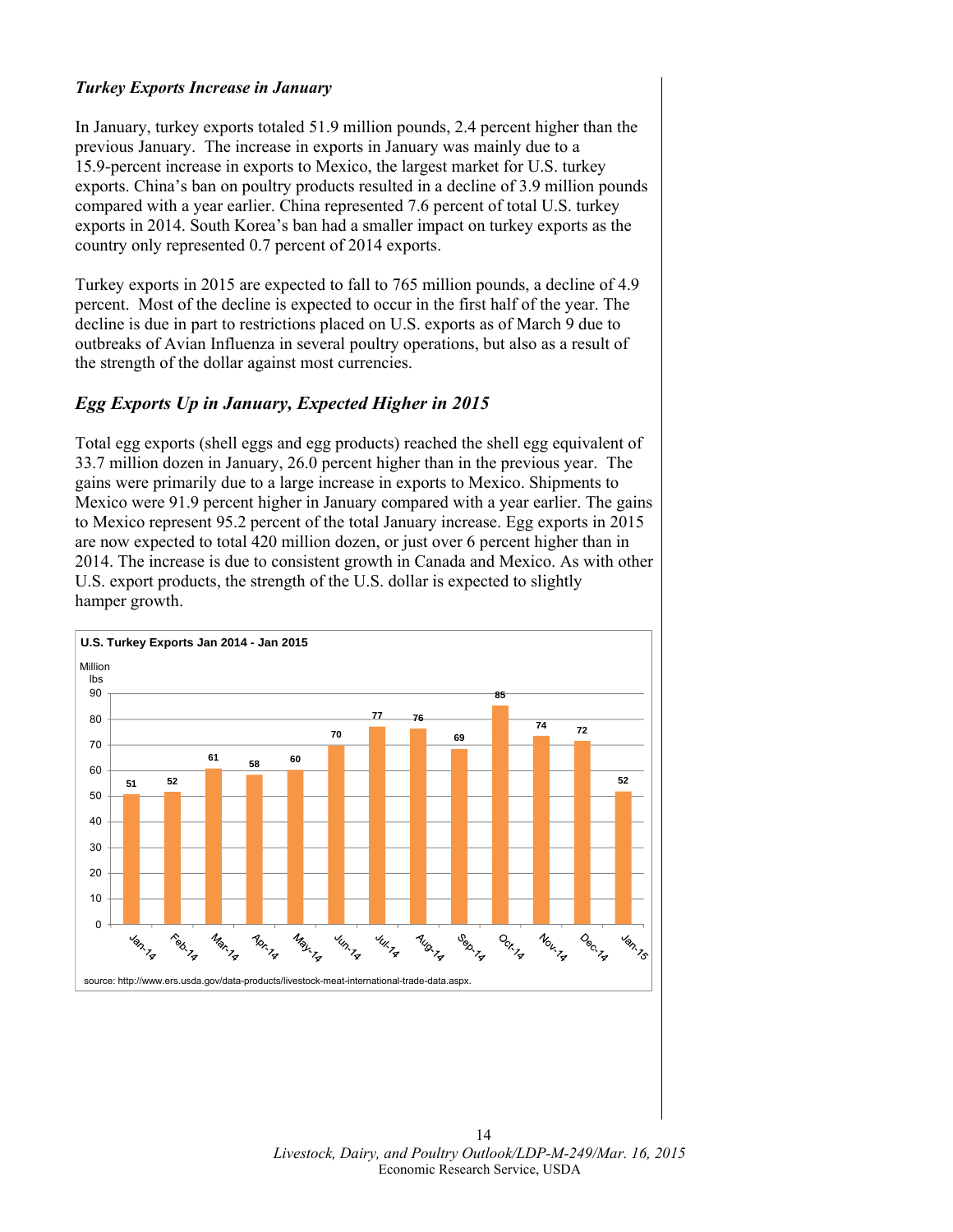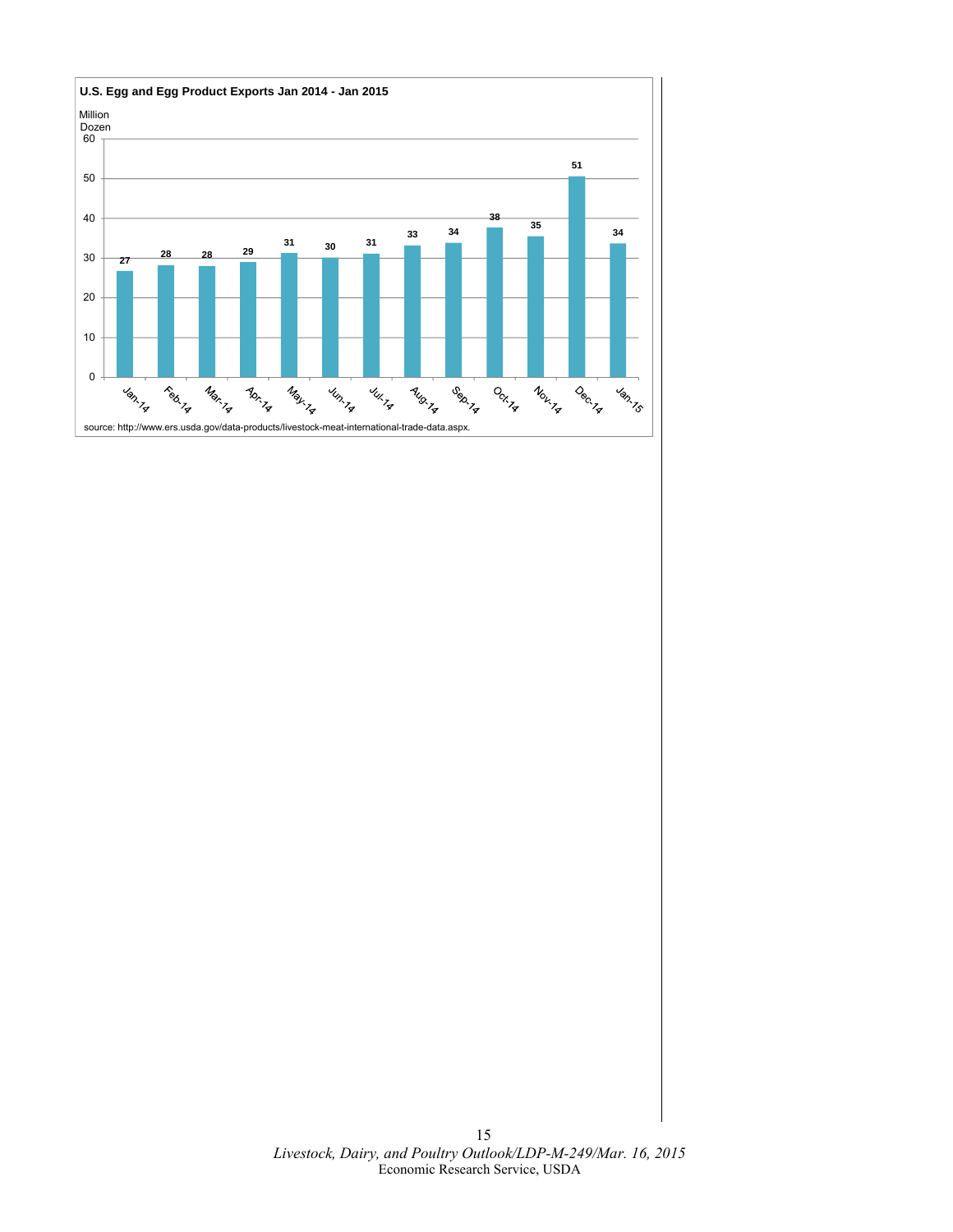## <span id="page-15-0"></span>**Dairy**

## *Recent Developments in Dairy Markets*

In January, U.S. milk production was 17.6 billion pounds, 2.1 percent higher than in January 2014. This growth was substantially lower than the December year-overyear growth rate of 3.4 percent and much lower than the peak growth rate of 4.3 percent in September. Slower milk production growth was the result of slower year-over-year growth in output per cow, which fell from 2.3 percent in December to 1.0 percent in January. The year-over-year growth rate in milk cow numbers was 1.0 percent in both December and January.

Contributing factors for lower yields include declining milk prices relative to feed prices and the ongoing drought in California<sup>1</sup> and other western areas of the country. Although feed prices have generally declined since the second quarter of 2014, milk prices have declined proportionally more since September, resulting in a decrease in the milk-feed ratio from 2.97 in September to 2.09 in January. As the drought in western areas persisted, California milk production fell in January by 2.6 percent from the January 2014 level, and New Mexico milk production fell by 1.9 percent. Even with USDA's assumption of a return of normal weather, low snowpack levels from the Cascades southward into the Sierra Nevada are a concern for water supplies in California and other western areas in coming months.

U.S. exports fell substantially in January for a wide range of dairy products, including whey products, cheese, and butterfat products. Nonfat dry milk (NDM) exports increased from December to January; however, this was after a significant reduction last month. The labor dispute involving West Coast ports reportedly had an impact, although the extent is unclear. The dispute has been resolved at this point, and Dairy Market News<sup>2</sup> reports that some manufacturers are resuming the use of West Coast ports for exports to Asian markets. In addition, a stronger U.S. dollar is likely making U.S. goods less competitive in world markets.



<sup>-</sup><sup>1</sup> California is the State with the highest milk production, accounting for about 20 percent of total U.S. milk production.

 $2$  Dairy Market News is published by USDA Agricultural Marketing Service.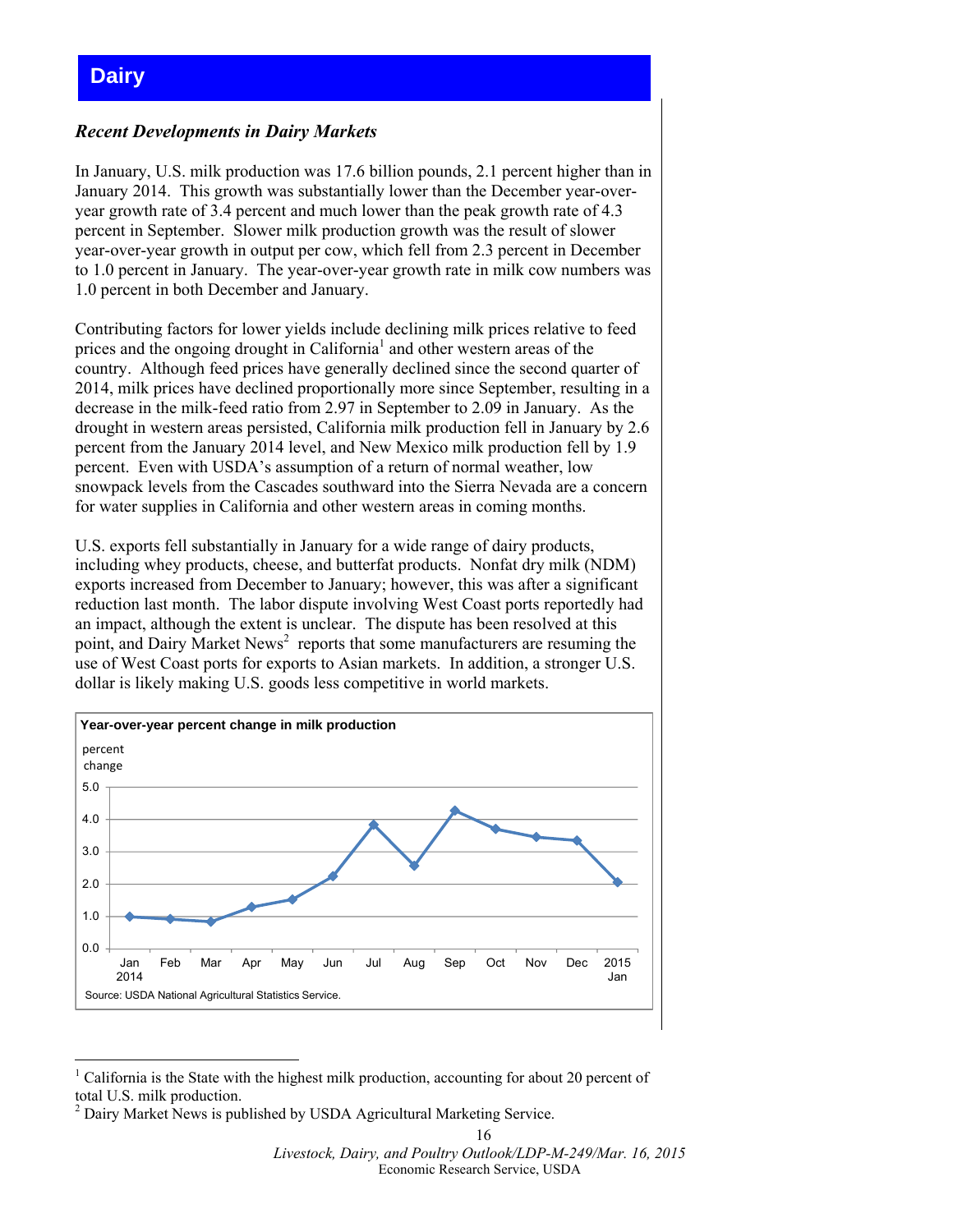

Price directions of major dairy commodities, as reported in the USDA National Dairy Products Sales Report, were mixed during February. From the week ending January 31 to the week ending February 28, prices of butter and NDM increased from \$1.564 to \$1.707 and \$0.971 to \$1.058 per pound, respectively. Cheddar cheese prices were relatively stable, with 40-pound blocks decreasing from \$1.558 to \$1.553 per pound and 500-pound barrels (adjusted to 38 percent moisture) increasing from \$1.512 to \$1.526 per pound. The dry whey price fell from 57.9 cents to 48.8 cents per pound.

## *Dairy Forecasts for 2015*

-

Feed price forecasts remain conducive to expansion of the milk supply, with the corn price forecast for 2014/15 at \$3.50-\$3.90 per bushel and the soybean meal price forecast at \$350-\$390 per short ton. With January's deceleration in the growth rate of milk per cow and the lingering effects of the drought in California and other western areas, the 2015 milk per cow forecast has been reduced to 22,640 pounds per year, 50 pounds less than forecast last month. Given the January increase in milk cow numbers, the 2015 milk cow forecast is increased in the first half of the year, resulting in an annual forecast of 9,325 thousand head, 5 thousand more than forecast last month. Milk production for 2015 is forecast at 211.1 billion pounds, 2.5 percent higher than the 2014 level of 206.0 billion pounds, but 0.4 billion pounds less than forecast last month.

Given the substantial fall in January exports of dairy products and expectations of strong competition, commercial exports have been reduced from last month's forecast to 10.8 billion pounds on a milk-fat milk-equivalent basis (0.3 billion pounds less) and 37.3 billion pounds on a skim-solids milk-equivalent basis (0.7 billion pounds less). With Russia's ban on dairy products from certain countries scheduled to end in August, exports in the second half of the year are expected to exceed those of the first half. $3$ 

<sup>&</sup>lt;sup>3</sup> On August 6, 2014, Russian President Vladimir Putin signed an executive order banning imports beef, pork, poultry, fruits, vegetables, fish, seafood, cheese, milk, and a variety of other products from the United States, European Union, Canada, Australia, and Norway.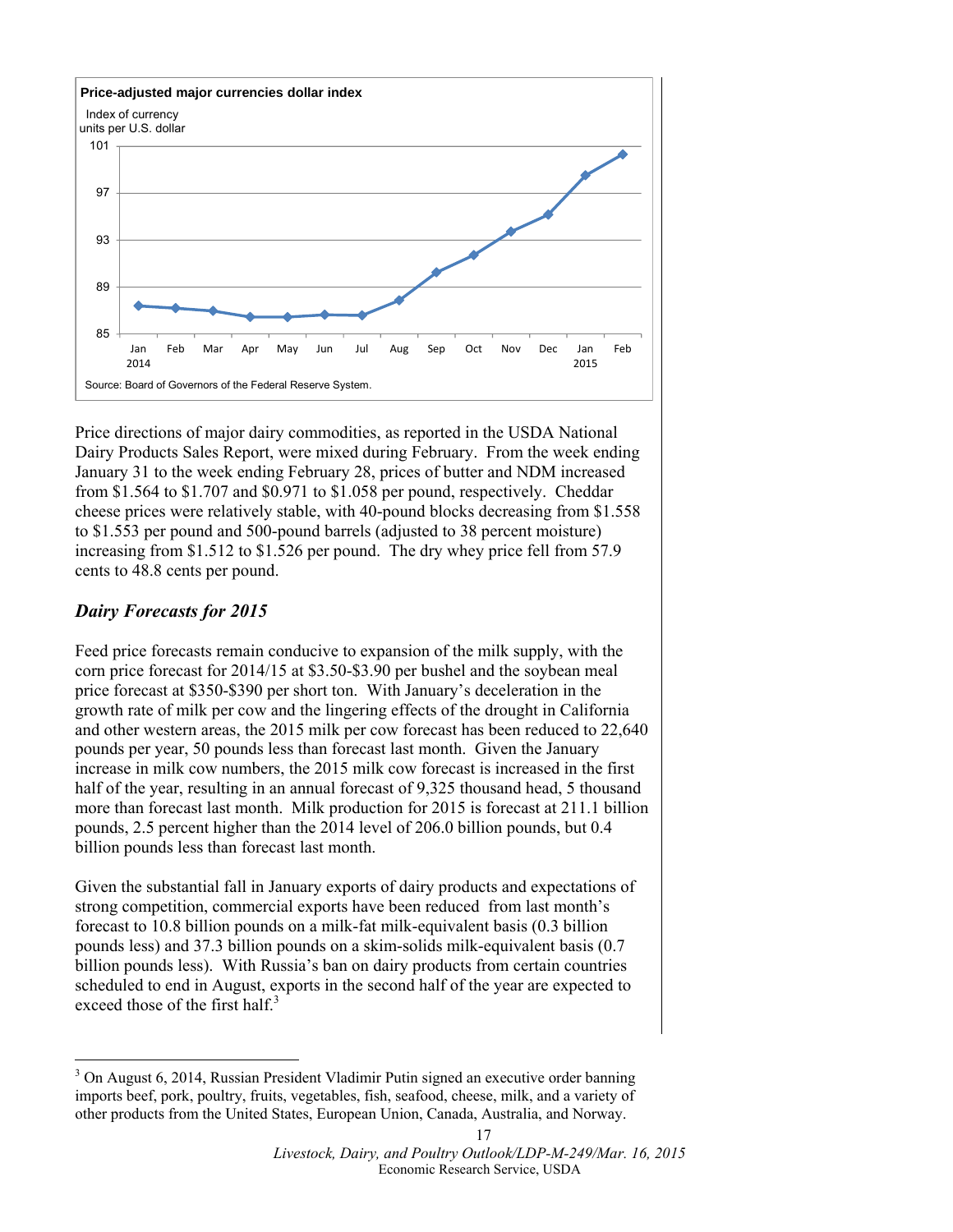Strength in domestic demand is expected to support increased use of dairy products. On a milk-fat basis, domestic commercial disappearance is forecast at 203.1 billion pounds, 3.1 percent higher than the 2014 level. On a skim-solids basis, domestic commercial disappearance is forecast at 178.4 billion pounds, 4.9 percent higher than the 2014 level.

With a lower milk production forecast, stronger expected domestic use, and price increases that occurred for butter and NDM in February, the 2015 forecast prices for butter and NDM have been increased. However, the price forecasts have been tempered by expected export reductions. The 2015 butter price is forecast at \$1.670 -\$1.760 per pound, and the NDM price is forecast at \$1.205-\$1.255 per pound. Although the first-quarter cheese price forecast has been raised slightly due to recent price data, the 2015 annual forecast range is unchanged at the midpoint but narrowed to \$1.600-\$1.660 per pound. With substantially lower exports of whey products in January and falling dry whey prices observed in February, the dry whey price forecast for 2015 is lowered to 49.0-52.0 cents per pound.

With the lower whey price forecast for 2015, the Class III milk price forecast has been lowered to \$15.95-\$16.55 per cwt. With higher forecasts for butter and NDM prices, the Class IV milk price forecast has been raised to \$15.30-\$16.00 per cwt. The reduction in the Class III forecast more than offsets the increase in the Class IV price forecast, resulting in a 2015 all-milk price forecast of \$17.05-\$17.65 per cwt, a decrease from last month's forecast of \$17.40-\$18.10 per cwt.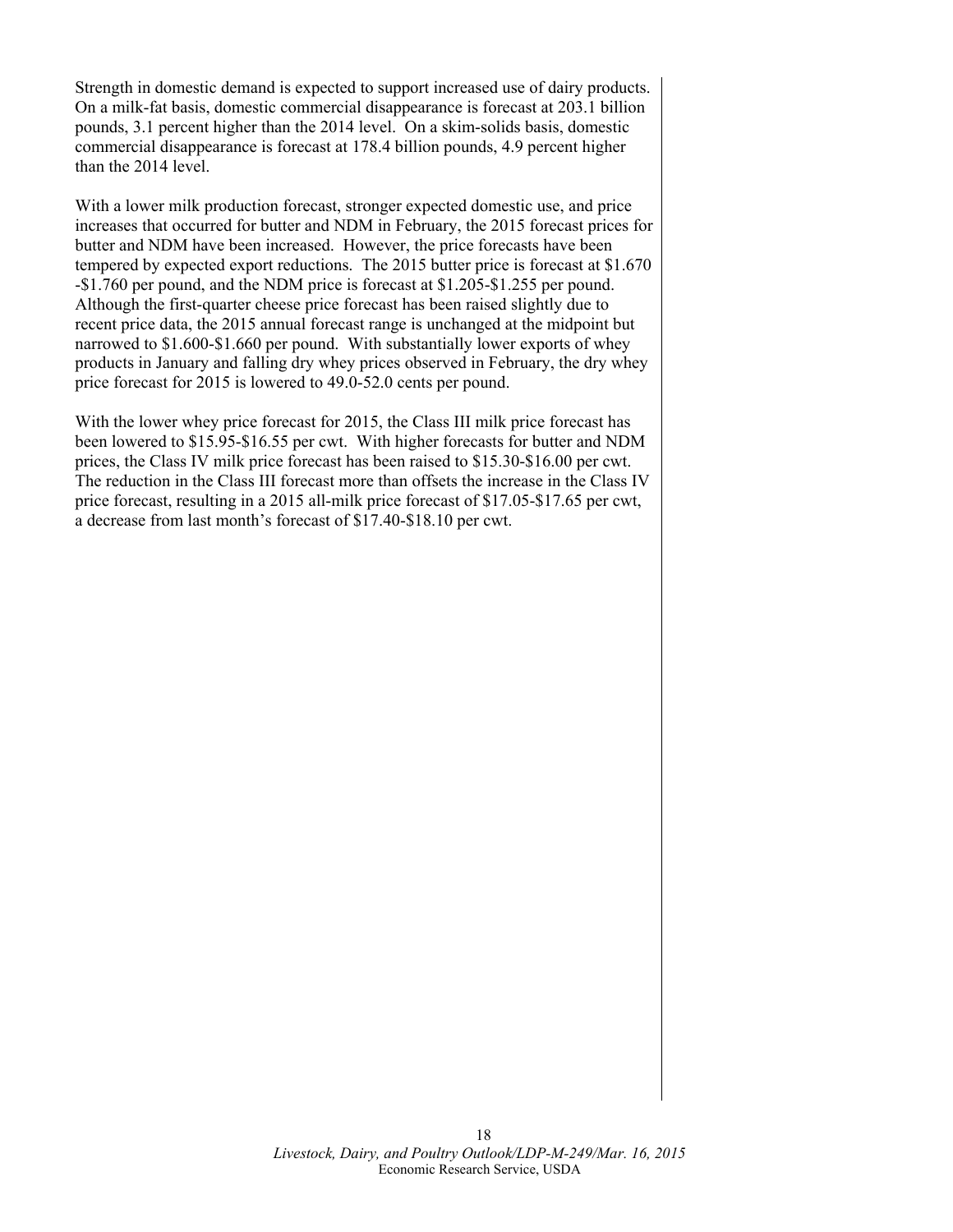#### <span id="page-18-0"></span>**Contact Information**

| Ken Mathews (coordinator,<br>cattle/beef and yeal) | $(202)$ 694-5183   | kmathews@ers.usda.gov                |
|----------------------------------------------------|--------------------|--------------------------------------|
| Sahar Angadjivand                                  | $(202)$ 694-5187   | sangadjivand@ers.usda.gov            |
| (cattle/beef and yeal)                             |                    |                                      |
| Alex Melton (cattle/beef trade)                    | $(202)$ 694-5409   | $a$ wmelton $(a)$ ers.usda.gov       |
| Alex Melton (poultry trade)                        | $(202) 694 - 5409$ | awmelton@ers.usda.gov                |
| Mildred M. Haley (hogs/pork)                       | $(202)$ 694-5176   | mhalev@ers.usda.gov                  |
| David J. Harvey (poultry, eggs)                    | $(202)$ 694-5177   | diharvey@ers.usda.gov                |
| David J. Harvey (aquaculture)                      | $(202)$ 694-5177   | diharvey@ers.usda.gov                |
| Roger Hoskin (dairy)                               | $(202)$ 694-5148   | $r \text{hosh}(\omega)$ ers.usda.gov |
| Jerry Cessna (dairy)                               | $(202)$ 694-5171   | $j$ gcessna@ers.usda.gov             |
| Keithly Jones (sheep and goats)                    | $(202)$ 694-5172   | kjones@ers.usda.gov                  |
| Carolyn Liggon (web publishing)                    | $(202)$ 694-5056   | cvliggon@ers.usda.gov                |

#### **Subscription Information**

Subscribe to ERS e-mail notification service at

http://www.ers.usda.gov/subscribe-to-ers-e-newsletters.aspx to receive timely notification of newsletter availability. Printed copies can be purchased from the USDA Order Desk by calling 1-800-363-2068 (specify the issue number or series SUB-LDPM-4042)

#### *Data Products*

Meat Price Spreads, http://www.ers.usda.gov/data-products/meat-price-spreads.aspx, provides monthly average price values, and the differences among those values, at the farm, wholesale, and retail stages of the production and marketing chain for selected cuts of beef, pork, and broilers. In addition, retail prices are provided for beef and pork cuts, turkey, whole chickens, eggs, and dairy products.

Livestock and Meat Trade Data, http://www.ers.usda.gov/data-products/livestock-meatdomestic-data.aspx, contains monthly and annual data for the past 1-2 years for imports and exports of live cattle and hogs, beef and veal, lamb and mutton, pork, broiler meat, turkey meat, and shell eggs. The tables report physical quantities, not dollar values or unit prices. Breakdowns by major trading countries are included.

#### *Related Websites*

Livestock, Dairy, and Poultry Outlook, http://www.ers.usda.gov/publications/ldpm-livestock,-dairy,-and-poultry-outlook.aspx Animal Production and Marketing Issues, http://www.ers.usda.gov/topics/animal-products/animal-production-marketing-issues.aspx Cattle, http://www.ers.usda.gov/topics/animal-products/cattle-beef.aspx Dairy, http://www.ers.usda.gov/topics/animal-products/dairy.aspx Hogs, http://www.ers.usda.gov/topics/animal-products/hogs-pork.aspx Poultry and Eggs, http://www.ers.usda.gov/topics/animal-products/poultry-eggs.aspx WASDE, http://usda.mannlib.cornell.edu/MannUsda/viewDocumentInfo.do?documentID=1194

The U.S. Department of Agriculture (USDA) prohibits discrimination in all its programs and activities on the basis of race, color, national origin, age, disability, and, where applicable, sex, marital status, familial status, parental status, religion, sexual orientation, genetic information, political beliefs, reprisal, or because all or a part of an individual's income is derived from any public assistance program. (Not all prohibited bases apply to all programs.) Persons with disabilities who require alternative means for communication of program information (Braille, large print, audiotape, etc.) should contact USDA's TARGET Center at (202) 720-2600 (voice and TDD). To file a complaint of discrimination write to USDA, Director, Office of Civil Rights, 1400 Independence Avenue, S.W., Washington, D.C. 20250-9410 or call (800) 795-3272 (voice) or (202) 720-6382 (TDD). USDA is an equal opportunity provider and employer.

> *19 Livestock, Dairy, & Poultry Outlook/LDP-M-249/Mar. 16, 2015 Economic Research Service, USDA*

#### **E mail Notification**

Readers of ERS outlook reports have two ways they can receive an e-mail notice about release of reports and associated data.

• Receive timely notification (soon after the report is posted on the web) via USDA's Economics, Statistics and Market Information System (which is housed at Cornell University's Mann Library). Go to http://usda.mannlib.cornell.edu/ MannUsda/aboutEmailService.do and follow the instructions to receive e-mail notices about ERS, Agricultural Marketing Service, National Agricultural Statistics Service, and World Agricultural Outlook Board products.

• Receive weekly notification (on Friday afternoon) via the ERS website. Go to

http://www.ers.usda.gov/subscrib e-to-ers-e-newsletters.aspx and follow the instructions to receive notices about ERS outlook reports, Amber Waves magazine, and other reports and data products on specific topics. ERS also offers RSS (really simple syndication) feeds for all ERS products. Go to http://www.ers.usda.gov/rss/ to

get started.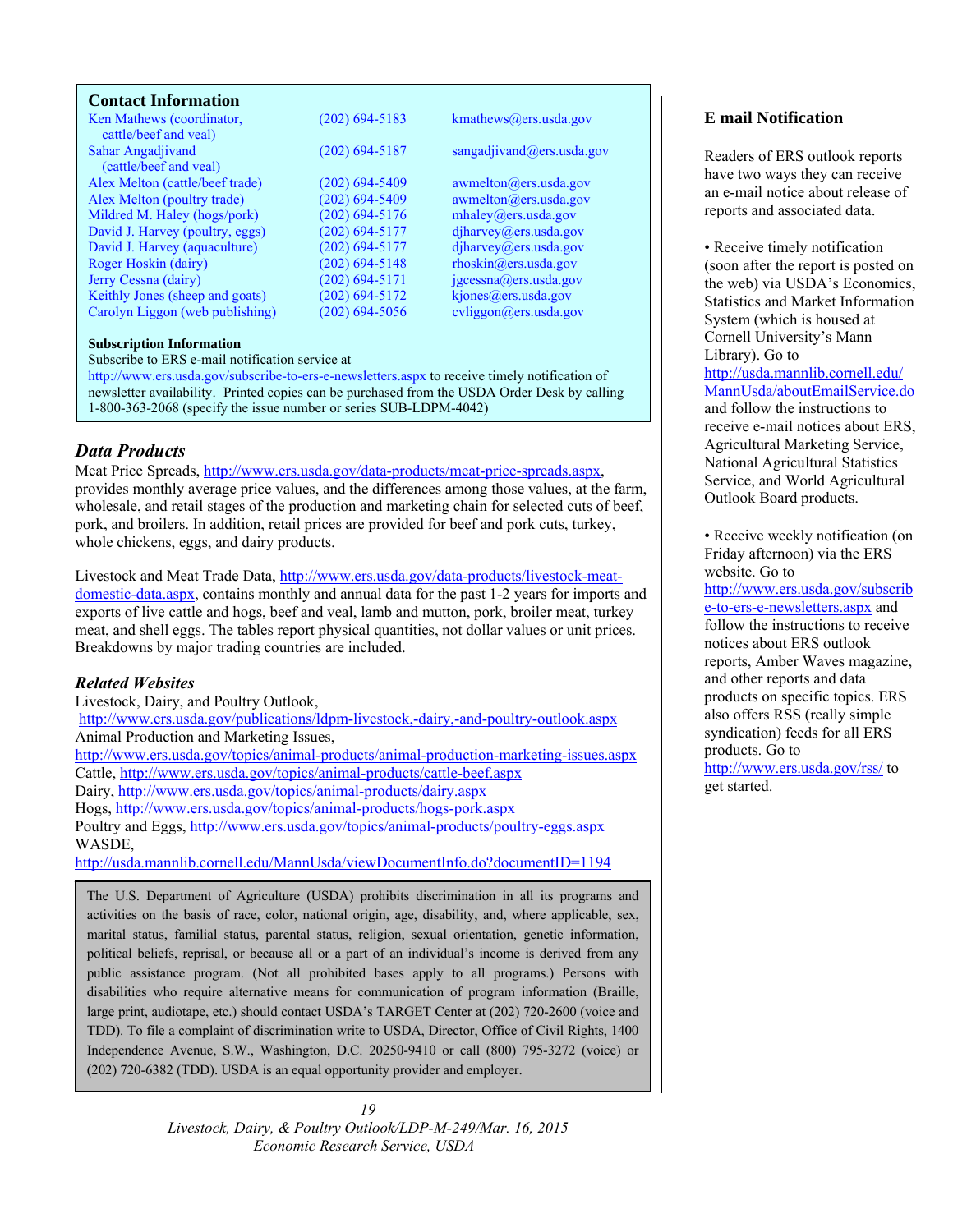<span id="page-19-0"></span>

| U.S. red meat and poultry forecasts        |              |            |        |        |        |        |              |        |        |        |        |              |        |        |        |        |             |        |        |        |        |              |        |        |                        |        |         |                         |         |         |
|--------------------------------------------|--------------|------------|--------|--------|--------|--------|--------------|--------|--------|--------|--------|--------------|--------|--------|--------|--------|-------------|--------|--------|--------|--------|--------------|--------|--------|------------------------|--------|---------|-------------------------|---------|---------|
|                                            | 2011<br>2010 |            |        |        |        |        | 2012<br>2013 |        |        |        |        |              |        |        |        | 2014   |             |        |        |        | 2015   |              |        |        |                        |        |         |                         |         |         |
|                                            |              | $_{\rm H}$ | III    | IV     | Annual |        | П            | Ш      | IV     | Annual |        | $\mathbf{H}$ | Ш      | IV     | Annual |        | $_{\rm II}$ | Ш      | IV     | Annual |        | $\mathbf{H}$ | III    | IV     | Annual                 |        |         | III                     | IV      | Annual  |
| Production, million lb                     |              |            |        |        |        |        |              |        |        |        |        |              |        |        |        |        |             |        |        |        |        |              |        |        |                        |        |         |                         |         |         |
| Beef                                       | 6.248        | 6,546      | 6.768  | 6.741  | 26.304 | 6.410  | 6,559        | 6.736  | 6.490  | 26.195 | 6.282  | 6.473        | 6,586  | 6.572  | 25.913 | 6.175  | 6.513       | 6.609  | 6,423  | 25.720 | 5.868  | 6.183        | 6.178  | 6.023  | 24.252                 | 5.670  | 6.135   | 6.195                   | 6.060   | 24,060  |
| Pork                                       | 5.607        | 5.302      | 5.401  | 6.126  | 22.437 | 5.719  | 5.370        | 5.484  | 6.186  | 22,758 | 5.858  | 5.519        | 5.631  | 6.244  | 23.253 | 5.775  | 5.516       | 5,622  | 6.274  | 23.187 | 5.785  | 5.504        | 5.423  | 6.132  | 22.844                 | 6.160  | 5.735   | 5.845                   | 6,380   | 24,120  |
| Lamb and mutton                            | 43           | 40         | 39     | 42     | 164    | 36     | 40           | 36     | 37     | 149    | 39     | 39           | 39     | 40     | 156    | 38     | 41          | 40     | 38     | 156    | 37     | 43           | 38     | 38     | 156                    | 39     | 37      | 37                      | 39      | 152     |
| <b>Broilers</b>                            | 8.733        | 9.198      | 9.496  | 9.483  | 36.910 | 9.290  | 9.509        | 9.542  | 8.861  | 37.202 | 9.089  | 9.381        | 9.372  | 9.198  | 37,039 | 9.144  | 9,466       | 9.683  | 9.537  | 37,830 | 9.283  | 9.618        | 9.835  | 9.814  | 38,550                 | 9.725  | 10,000  | 10.200                  | 10.100  | 40.025  |
| Turkeys                                    | 1,340        | 1,383      | 1.415  | 1.506  | 5.644  | 1.402  | 1,471        | 1,423  | 1.495  | 5,791  | 1,446  | 1,505        | 1.480  | 1,537  | 5.967  | 1,459  | 1.486       | 1,440  | 1,420  | 5.805  | 1,332  | 1,428        | 1.478  | 1.517  | 5.756                  | 1,450  | 1,500   | 1,550                   | 1,575   | 6.075   |
| Total red meat & poultry                   | 22,122       | 22.626     | 23,291 | 24.059 | 92.097 | 23.011 | 23.114       | 23.395 | 23,226 | 92.746 | 22.865 | 23,084       | 23,274 | 23,739 | 92.963 | 22,743 | 23.183      | 23.563 | 23,844 | 93.333 | 22,456 | 22,933       | 23,109 | 23,699 | 92.172                 | 23.194 | 23.569  | 23,994                  | 24.312  | 95,069  |
| Table eggs, mil. doz.                      | 1.616        | 1,636      | 1,650  | 1.672  | 6,574  | 1.631  | 1,641        | 1.665  | 1.715  | 6.652  | 1.684  | 1,680        | 1.707  | 1.778  | 6.849  | 1.733  | 1.746       | 1.775  | 1.825  | 7.079  | 1,771  | 1.799        | 1.827  | 1.868  | 7.265                  | 1.800  | 1.815   | 1,830                   | 1.875   | 7.320   |
| Per capita disappearance, retail lb 1/     |              |            |        |        |        |        |              |        |        |        |        |              |        |        |        |        |             |        |        |        |        |              |        |        |                        |        |         |                         |         |         |
| Beef                                       | 14.6         | 15.1       | 15.3   | 14.6   | 59.6   | 14.1   | 14.5         | 14.7   | 14.0   | 57.3   | 14.0   | 14.7         | 14.5   | 14.2   | 57.4   | 13.7   | 14.5        | 14.3   | 13.9   | 56.3   | 13.1   | 14.0         | 13.7   | 13.4   | 54.7                   | 13.2   | 13.7    | 13.7                    | 13.3    | 53.9    |
| Pork                                       | 11.8         | 11.4       | 11.7   | 12.8   | 47.8   | 11.4   | 11.1         | 11.0   | 12.2   | 45.7   | 11.1   | 10.9         | 11.2   | 12.7   | 45.9   | 11.5   | 11.3        | 11.4   | 12.7   | 46.8   | 11.3   | 11.0         | 11.1   | 13.0   | 46.4                   | 12.6   | 11.8    | 11.9                    | 12.8    | 49.2    |
| Lamb and mutton                            | 0.2          | 0.2        | 0.2    | 0.2    | 0.9    | 0.2    | 0.2          | 0.2    | 0.2    | 0.8    | 0.2    | 0.2          | 0.2    | 0.2    | 0.8    | 0.3    | 0.2         | 0.2    | 0.2    | 0.9    | 0.2    | 0.2          | 0.2    | 0.3    | 0.9                    | 0.2    | 0.2     | 0.2                     | 0.2     | 0.90    |
| <b>Broilers</b>                            | 20.1         | 20.5       | 21.4   | 20.4   | 82.4   | 21.5   | 21.4         | 20.8   | 19.1   | 82.9   | 20.1   | 20.4         | 20.3   | 19.7   | 80.4   | 20.1   | 20.3        | 21.0   | 20.5   | 81.9   | 20.2   | 20.9         | 21.2   | 21.1   | 83.4                   | 21.4   | 21.9    | 22                      | 22      | 87.2    |
| Turkeys                                    | 3.6          | 3.6        | 4.1    | 5.2    | 16.4   | 3.5    | 3.5          | 4.0    | 5.0    | 16.1   | 3.5    | 3.6          | 4.1    | 4.9    | 16.0   | 3.7    | 3.6         | 4.0    | 4.8    | 16.0   | 3.4    | 3.5          | 3.9    | 5.0    | 15.8                   | 3.5    | 3.6     | 4.1                     | 5.1     | 16.3    |
| Total red meat & poultry                   | 50.7         | 51.2       | 53.3   | 53.7   | 208.9  | 51.2   | 51.3         | 51.0   | 51.0   | 204.6  | 49.3   | 50.3         | 50.7   | 52.0   | 202.3  | 49.5   | 50.3        | 51.3   | 52.4   | 203.6  | 48.7   | 49.9         | 50.5   | 53.2   | 202.3                  | 51.4   | 51.6    | 52.2                    | 53.8    | 209.0   |
| Eggs, number                               | 61.8         | 61.9       | 62.5   | 63.1   | 249.3  | 61.3   | 61.5         | 62.8   | 64.3   | 250.0  | 63.3   | 62.3         | 63.3   | 65.6   | 254.6  | 64.4   | 63.5        | 64.8   | 66.1   | 258.9  | 64.8   | 65.5         | 66.3   | 66.8   | 263.4                  | 65.0   | 65.7    | 65.9                    | 67.5    | 264.1   |
| Market prices                              |              |            |        |        |        |        |              |        |        |        |        |              |        |        |        |        |             |        |        |        |        |              |        |        |                        |        |         |                         |         |         |
| Choice steers, 5-area Direct, \$/cwt       | 89.44        | 96.33      | 95.47  | 100.28 | 95.38  | 110.07 | 112.79       | 114.05 | 121.99 | 114.73 | 125.29 | 120.91       | 119.69 | 125.54 | 122.86 | 125.52 | 124.95      | 122.30 | 130.7  | 125.89 | 146.34 | 147.82       | 158.49 | 165.60 | 154.56 158-161         |        | 159-167 | 156-168                 | 156-170 | 157-167 |
| Feeder steers, Ok City, \$/cwt             | 98.73        | 112.65     | 112.29 | 113.55 | 109.31 | 127.20 | 131.09       | 134.74 | 141.93 | 133.74 | 152.81 | 150.05       | 139.31 | 143.40 | 146.39 | 141.36 | 133.10      | 152.08 | 161.69 | 147.06 | 167.49 | 188.64       | 220.90 | 234.25 | 202.82 198-201 211-219 |        |         | 209-221 213-227         |         | 207-217 |
| Cutter Cows, National L.E., \$/cw          | 51.79        | 58.79      | 58.90  | 54.93  | 56.10  | 68.66  | 74.88        | 66.11  | 63.54  | 68.30  | 76.57  | 83.51        | 76.94  | 73.81  | 77.71  | 77.87  | 77.46       | 78.36  | 76.55  | 77.56  | 89.12  | 98.57        | 111.27 | 109.21 | 102.04 105-108         |        | 109-117 | 104-116                 | 101-115 | 104-114 |
| Choice slaughter lambs, San Angelo, \$/cwt | 103.87       | 106.17     | 115.57 | 141.62 | 116.81 | 174.66 | 157.99       | 161.13 | 148.61 | 160.60 | 145.33 | 127.08       | 89.28  | 89.85  | 112.89 | 107.53 | 91.72       | 94.26  | 150.97 | 111.12 | 166.69 | 148.99       | 156.02 | 62.69  | 158.60 151-154         |        | 151-159 | 154-166                 | 148-162 | 151-161 |
| Barrows & gilts, N. base, Le. \$/cwt       | 50.41        | 59.60      | 60.13  | 50.11  | 55.06  | 59.94  | 68.80        | 71.06  | 64.66  | 66.11  | 61.68  | 61.79        | 61.43  | 58.63  | 60.88  | 59.03  | 65.46       | 70.59  | 61.11  | 64.05  | 68.69  | 85.40        | 83.30  | 66.74  | 76.03                  | 49-50  | 56-58   | 57-61                   | 53-57   | 53-57   |
| Broilers, 12 City, cents/lb                | 82.70        | 85.60      | 83.90  | 80.10  | 83.10  | 80.20  | 83.00        | 78.20  | 78.00  | 79.90  | 87.40  | 85.10        | 82.00  | 92.10  | 86.60  | 103.50 | 108.60      | 93.90  | 92.80  | 99.70  | 98.40  | 113.70       | 104.60 | 102.80 | 104.90                 | 97-98  | 98-102  | 96-104                  | 95-103  | 96-102  |
| Turkeys, Eastern, cents/lb                 | 75.60        | 84.40      | 97.90  | 103.70 | 90.40  | 90.20  | 99.90        | 106.40 | 111.60 | 102.00 | 100.70 | 106.90       | 108.50 | 106.10 | 105.60 | 96.00  | 97.70       | 99.90  | 105.40 | 99.80  | 100.70 | 105.60       | 110.20 | 113.90 | 107.60                 | 99-100 | 99-105  | 103-111                 | 107-115 | 102-108 |
| Eggs, New York, cents/doz.                 | 126.00       | 82.80      | 93.10  | 123.20 | 106.30 | 105.80 | 106.60       | 117.70 | 131.20 | 115.30 | 108.70 | 99.70        | 131.90 | 129.40 | 117.40 | 126.90 | 109.90      | 119.00 | 143.00 | 124.70 | 142.70 | 134.60       | 129.30 | 162.70 | 142.30 141-144         |        | 118-124 | 112-122 133-145 126-134 |         |         |
| U.S. trade, million lb                     |              |            |        |        |        |        |              |        |        |        |        |              |        |        |        |        |             |        |        |        |        |              |        |        |                        |        |         |                         |         |         |
| Beef & veal exports                        | 478          | 585        | 590    | 646    | 2300   | 633    | 702          | 766    | 683    | 2,785  | 558    | 624          | 650    | 620    | 2,452  | 557    | 637         | 716    | 680    | 2,590  | 583    | 667          | 67     | 643    | 2.573                  |        | 630     | 655                     | 625     | 2.400   |
| Beef & veal imports                        | 573          | 691        | 598    | 436    | 2298   | 461    | 593          | 548    | 454    | 2.057  | 582    | 669          | 516    | 453    | 2,220  | 590    | 629         | 515    | 516    | 2,250  | 596    | 768          | 764    | 818    | 2.947                  | 785    | 750     | 710                     | 615     | 2,860   |
| Lamb and mutton imports                    | 47           | 46         | 31     | 42     | 166    | 49     | 48           | 31     | 34     | 162    | 38     | 36           | 38     | 41     | 154    | 49     | 44          | 36     | 44     | 173    | 46     | 49           | 45     | 55     | 195                    | 51     | 47      | 46                      | 47      | 191     |
| Pork exports                               | 1045         | 1081       | 951    | 1146   | 4223   | 1.248  | 1.208        | 1.260  | 1.481  | 5.196  | 1.442  | 1.301        | 1.251  | 1.386  | 5.380  | 1,219  | 1.226       | 1.206  | 1.342  | 4.992  | 1.345  | 1.281        | 1,090  | 1.142  | 4.858                  | 1.100  | 1.175   | 1.150                   | 1,325   | 4,750   |
| Pork imports                               | 199          | 204        | 237    | 219    | 859    | 201    | 195          | 194    | 213    | 803    | 207    | 191          | 198    | 205    | 802    | 208    | 210         | 229    | 233    | 880    | 212    | 240          | 256    | 299    | 1.007                  | 265    | 255     | 245                     | 235     | 1.000   |
| Broiler exports                            | 1468         | 1699       | 1642   | 1954   | 6762   | 1.526  | 1.598        | 1.976  | 1.877  | 6,978  | 1.734  | 1.791        | 1.864  | 1.886  | 7,274  | 1.752  | 1.865       | 1.855  | 1,874  | 7,345  | 1.831  | 1.829        | 1.860  | 1.785  | 7.304                  | 1.685  | 1.735   | 1.845                   | 1.835   | 7,100   |
| Turkey exports                             | 113          | 136        | 158    | 174    | 581    | 159    | 171          | 173    | 199    | 703    | 180    | 184          | 216    | 217    | 797    | 179    | 182         | 197    | 201    | 759    | 163    | 188          | 222    | 231    | 804                    | 165    | 180     | 205                     | 215     | 765     |
| Live swine imports (thousand head)         | 1446         | 1408       | 1479   | 1416   | 5749   | 1.452  | 1.429        | 1.407  | 1.508  | 5.795  | 1.445  | 1.444        | 1.387  | 1.380  | 5.656  | 1.326  | 1.300       | 1.255  | 1.075  | 4.957  | 1.196  | 1.216        | 1.265  | 1.272  | 4.949                  | 1.275  | 1.250   | 1.250                   | 1.250   | 5.025   |

Note: Forecasts are in bold.

1/ Per capita meat and egg disappearance data are calculated using the Resident Population Plus Arm ed Forces Overseas series from the Census Bureau of the Departm ent of Com merce.

Source: World Agricultural Supply and Dem and Estimates and Supporting Materials.

For further inform ation, contact: Mildred M. Haley, (202) 694-5176, m haley@ers.usda.gov

Errata: On April 1, the quarterly 2015 and total 2015 U.S. per capita egg consumption estimates reported in the Red Meat Forecast table of March 2015 Livestock, Dairy, and Poulty Outlook were corrected. The correct quarter

Errata: On March 17, the fourth quarter 2014 and total 2014 commercial beef production estimates reported in the Red Meat Forecast table of the Narch 2015 Livestock, Dairy, and Poulty Outlook were corrected. The correct fo

**Updated 04/01/2015**